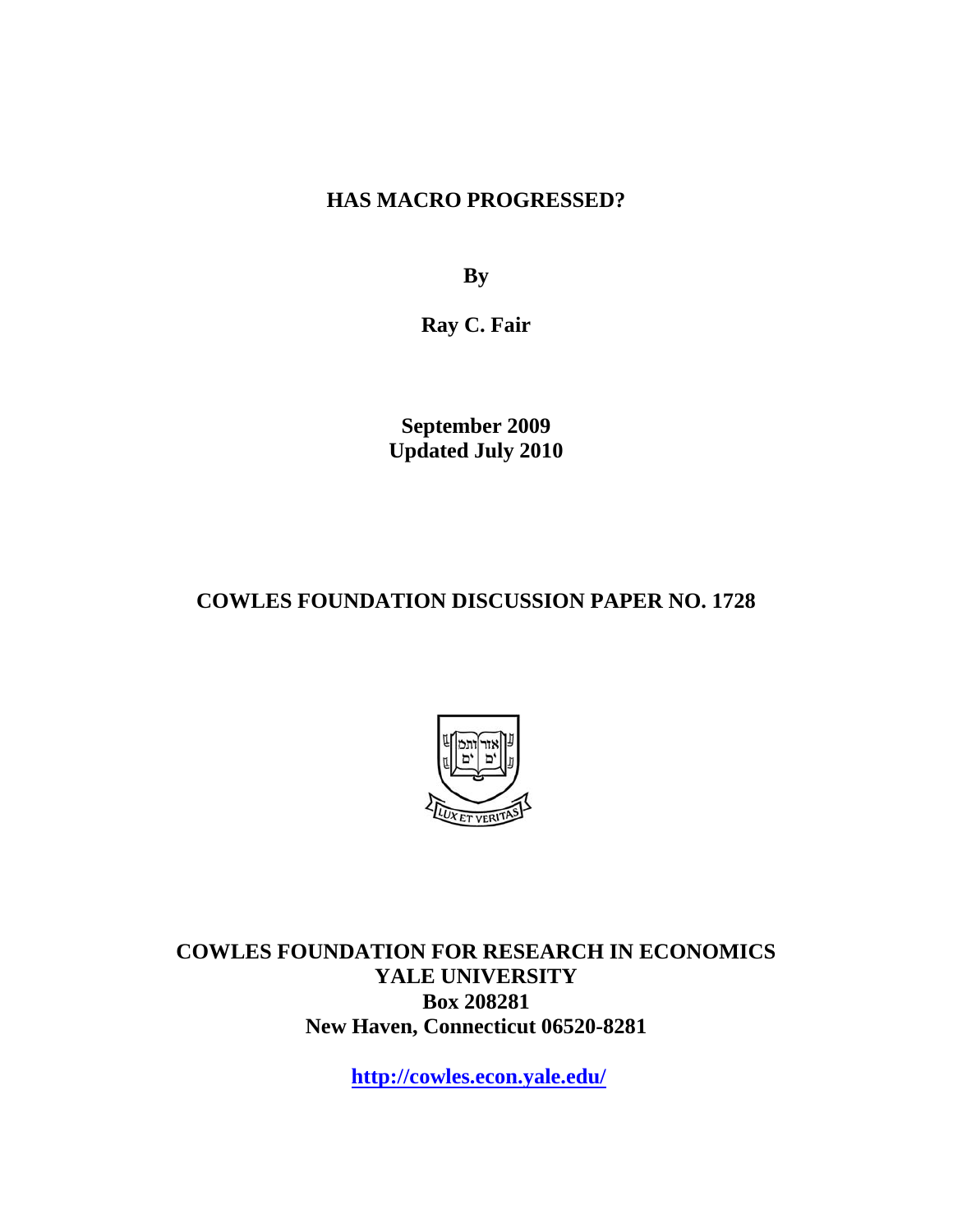# **Has Macro Progressed?**

**Ray C. Fair**<sup>∗</sup>

# **December 2009**

#### **Abstract**

There have been a number of recent papers arguing that there has been considerable convergence in macro research and to the good. This paper considers the question whether what has been converged to is good. Has progress been made in understanding how the macro economy works?

# **1 Introduction**

There have been a number of recent papers arguing that there has been considerable convergence in macro research and to the good. Blanchard (2009, p. 2) states: "*...* after the explosion *...* of the field in the 1970s, there has been enormous progress and substantial convergence. *...* The state of macro is good." Woodford (2009, pp. 267, 269) states: "Has there been a convergence of views in macroeconomics? Of course," and "*...* it is now widely agreed that macroeconomic analysis should employ models with coherent intertemporal general-equilibrium foundations." Chari, Kehoe, and McGrattan (2009, p. 242) state: "Viewed from

<sup>∗</sup>Cowles Foundation and International Center for Finance, Yale University, New Haven, CT 06520-8281. Phone: 203-432-3715; e-mail: ray.fair@yale.edu; website: *fairmodel.econ.yale.edu*. Without implicating them, I am indebted to William Brainard, Rochelle Edge, Jesús Fernández-Villaverde, Michael Kiley, Jean-Philippe Laforte, and Peter Stalder for helpful comments.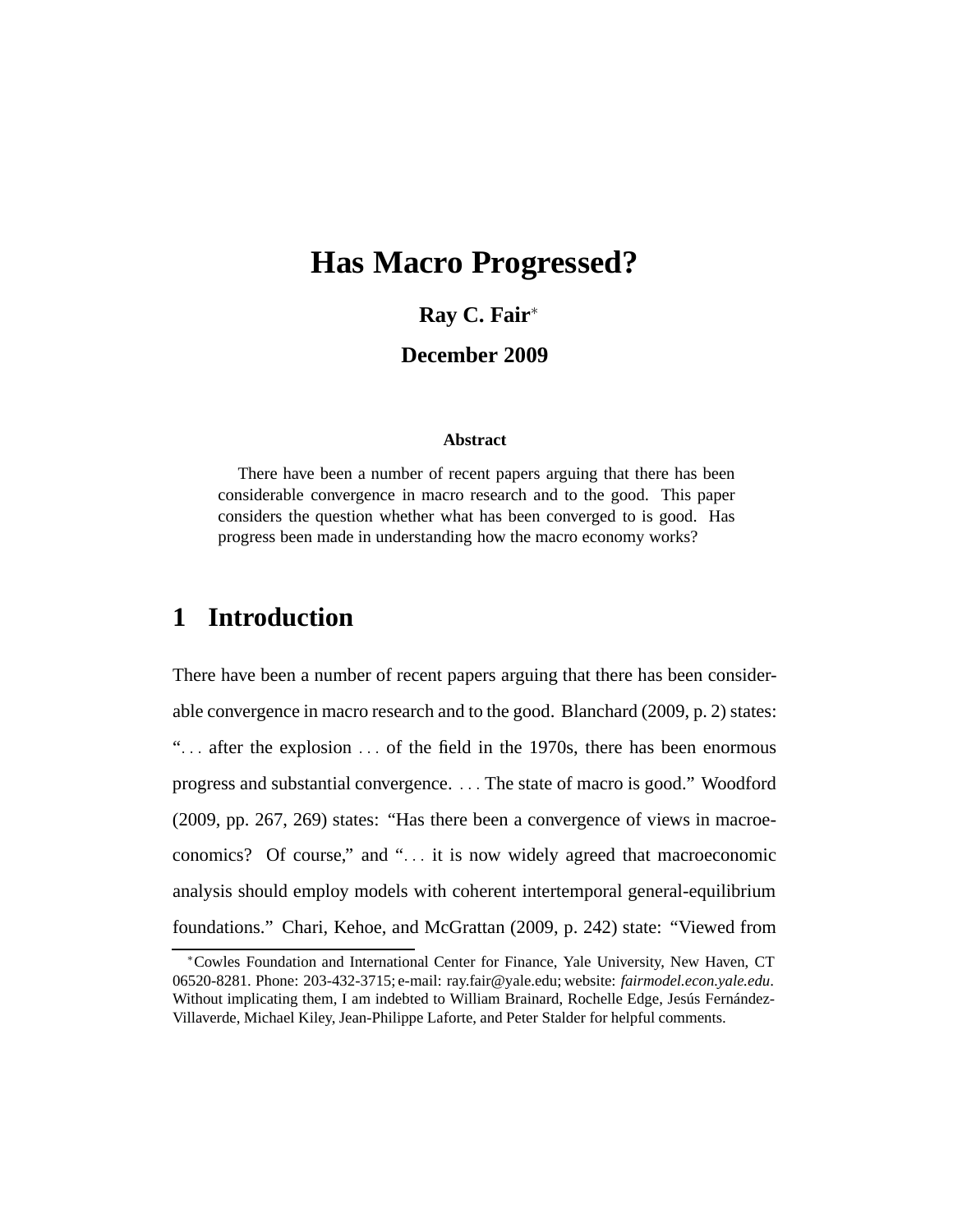a distance, modern macroeconomists, whether New Keynesian or neoclassical, are all alike, at least in the sense that we use the same methodology, work with similar models, agree on which reduced-form shocks are needed for models to fit the data, and agree on broad principles for policy." Galí and Gertler (2007, p. 26) in discussing the synthesis of the New Keynesian and real business cycle approaches state: "Overall, the progress has been remarkable. A decade ago it would have been unimaginable that a tightly structured macroeconometric model would have much hope of capturing real-world data, let alone of being of any use in the monetary policy process."

It seems clear that there has been convergence. This "new" macro, which I will call "macro 2," dominates the macro literature, and there is little controversy in refereed journals about the appropriate methodology to use. I have been working on macro models since the late 1960's, where at that time the dominant methodology was what I will call the "Cowles Commission approach," or "macro 1," and I am still using this methodology. This paper is an evaluation of macro 2 from a macro 1 perspective. Has the movement to the new macro improved our understanding of how the macro economy works?

Section 2 discusses the goals of macro research, where from the perspective of this paper the goal is to find the model that best approximates the macro economy. Section 3 discusses the data to be explained. One might wonder why such a section is needed, but, as discussed in Section 6, macro 2 is not as careful about data as is macro 1. Nitty gritty data work, which characterized macro 1 from the beginning, is largely missing from macro 2. Section 4 provides a brief review of macro 1, which provides a basis of comparison to macro 2 in Sections 5 and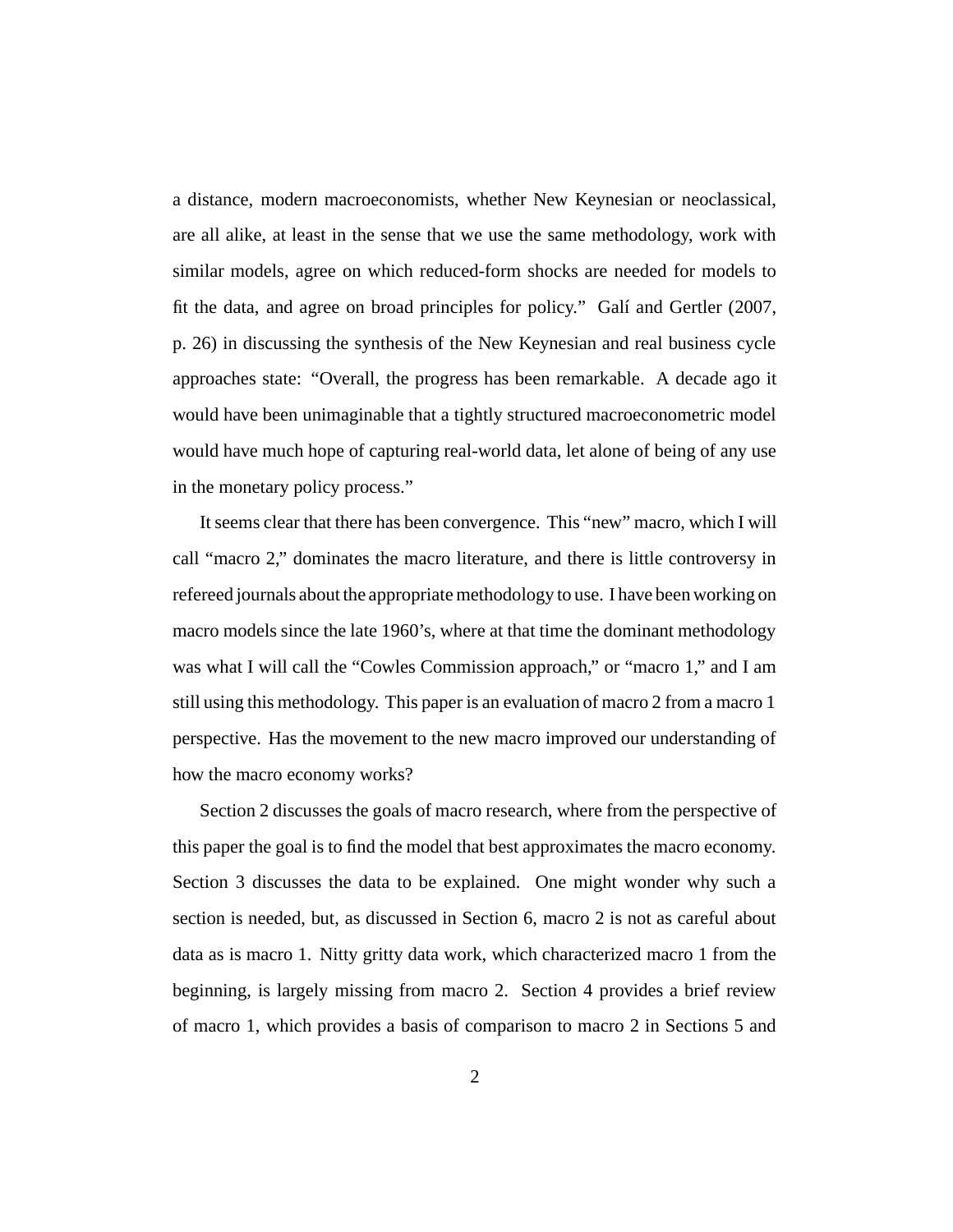6. Section 7 concludes by questioning the sensibility and feasibility of the macro 2 methodology and arguing for a return to macro 1. The Appendix summarizes some of the properties of the U.S. economy that I have estimated in my modeling work—properties that if true need to be accounted for in a complete macro model.

# **2 Goals of Macro Research**

As in any discipline, there are many goals and interests in macro. Solow (2008, p. 246), for example, states: "My general preference is for small, transparent, tailored models, often partial equilibrium, usually aimed at understanding some little piece of the (macro-)economic mechanism." This view is echoed in Blanchard (2009, p. 17), where one of his hopes/pleas is "for the rehabilitation of partial equilibrium modeling in macroeconomics."

Although partial equilibrium models can shed light on important macroeconomic questions, the main goal of macro from the beginning has been to explain the entire economy—to develop models that can explain well fluctuations in all the key macroeconomic variables. This is true of both the new macro, where the emphasis is on general equilibrium models, and of the old, where complete models of the economy are specified and estimated. The focus of this paper is on complete models.

This emphasis on explaining fluctuations should not be confused with forecasting. It is sometimes said that a certain model may be good at forecasting, but does not correctly explain the economy. A correctly specified model, however, should not forecast worse than a misspecified model conditional on use of the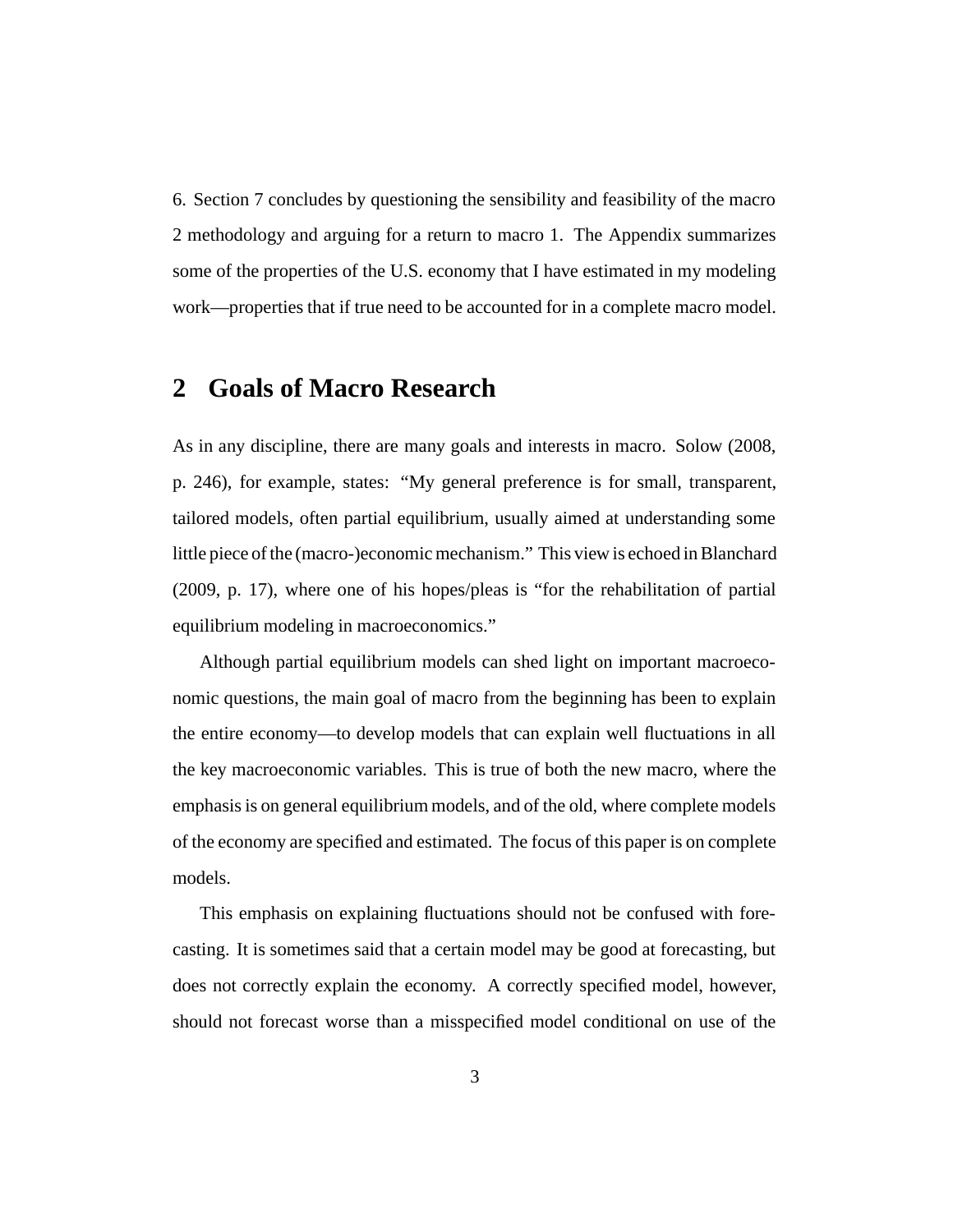same information. Real-time forecasting is something one may do after a model has been specified, estimated, and tested. It is of the nature of an after thought. In fact, although a correctly specified model should produce more accurate ex ante forecasts than a misspecified model, its forecast errors could be large. If, for example, changes in asset prices, like stock prices and housing prices, are essentially unforecastable and if asset values have important effects on aggregate consumption through household wealth effects, a model that correctly accounts for these wealth effects may not forecast well if it cannot forecast changes in asset prices.

"Explaining fluctuations well" should also not be taken to be an interest only in short run issues. Ideally, a correctly specified model should explain both short run and long run movements in the macro variables. If a model has poor dynamic properties, it is not a good model even if can explain short run fluctuations well.

The issues of "explaining versus forecasting" and "short run versus long run" are related to Mankiw's (2006) distinction between macroeconomists as scientists and as engineers. Although one might say that scientists are interested in the long run and in "explaining" while engineers are interested in the short run and in "forecasting," this is not relevant for the choice of models. Both scientists and engineers should be concerned with developing and using the best model—the model that best explains economic fluctuations. A correctly specified model is of interest to both; the goal is to find and use the best model.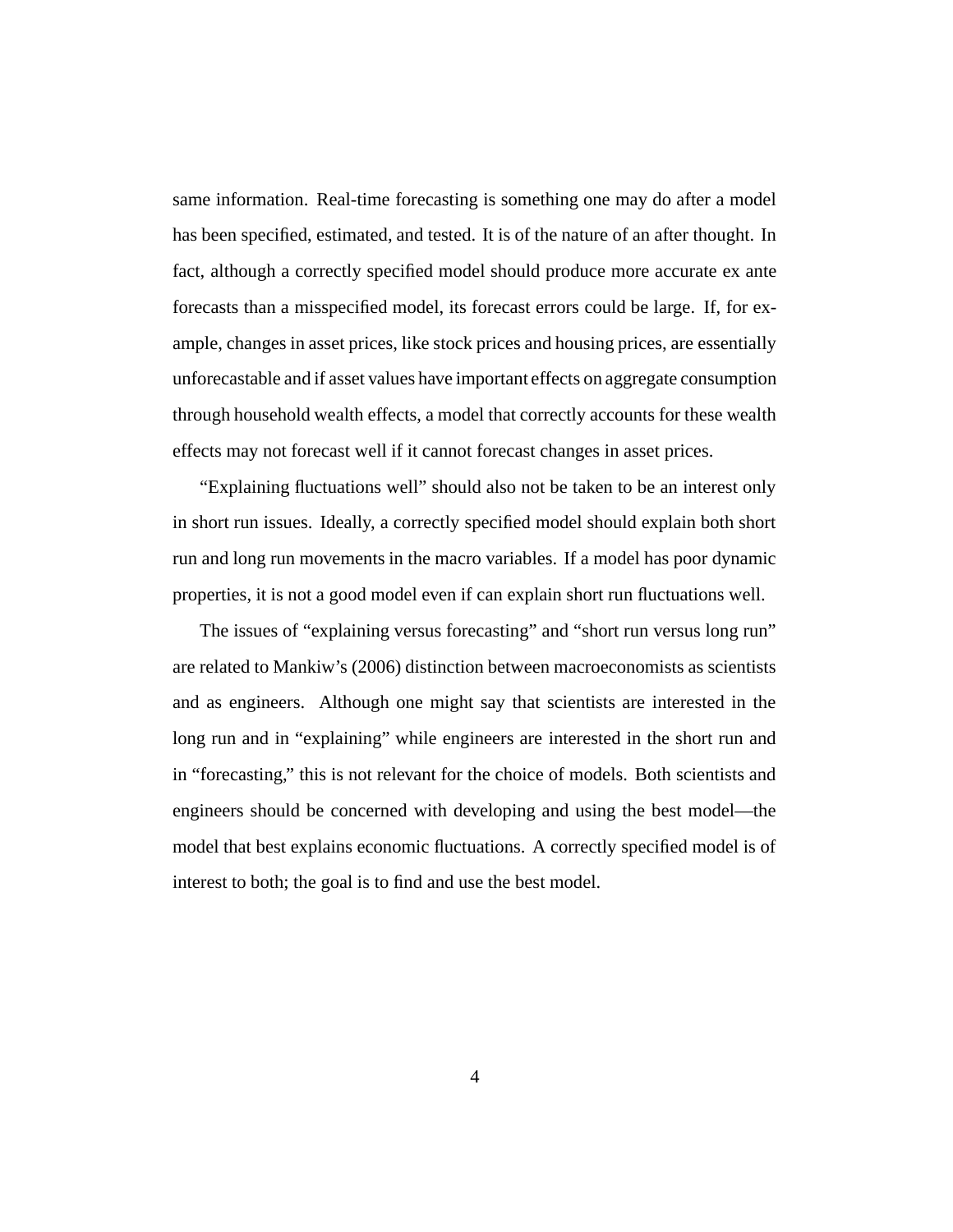# **3 The Data**

Four key macroeconomic variables are real GDP, the GDP deflator, the unemployment rate, and a short term interest rate. A complete macro model must at least explain these. The following discussion will focus on the United States. Quarterly national income and product accounts (NIPA) data are available from 1948 and quarterly flow of funds accounts (FFA) data are available from 1952. The U.S. population was about 158 million in 1952 and 307 million in 2009.

The NIPA provide data on GDP and many components. How much disaggregation is necessary to explain GDP? My experience is at a minimum nine categories: three consumption categories (services, *c*1, nondurables, *c*2, durables,  $c_3$ ), three investment categories (housing,  $i_1$ , plant and equipment,  $i_2$ , inventory, *i*3), imports, *m*, exports, *x*, and government spending, *g*. GDP, *y*, by definition is  $c_1 + c_2 + c_3 + i_1 + i_2 + i_3 - m + x + g + d$ , where *d* is a discrepancy term due to the use of chain-link price indices in constructing the data. Data on output of the private sector (called the "firm sector" below),  $y_f$ , are also available.

The NIPA also provide data on the GDP deflator and other aggregate price indices. For use below, let  $p_f$  denote the price deflator for firm output. Considerable data on the income side are available—wages, interest, dividends, profits, transfer payments, taxes. Finally, data on capital stocks are available—durables, housing, plant and equipment, and inventories.

The Bureau of Labor Statistics (BLS) provides data on employment, hours, and the labor force. My experience is that at a minimum the labor force needs to be disaggregated into males 25-54, females 25-54, and all others 16 and over. Denote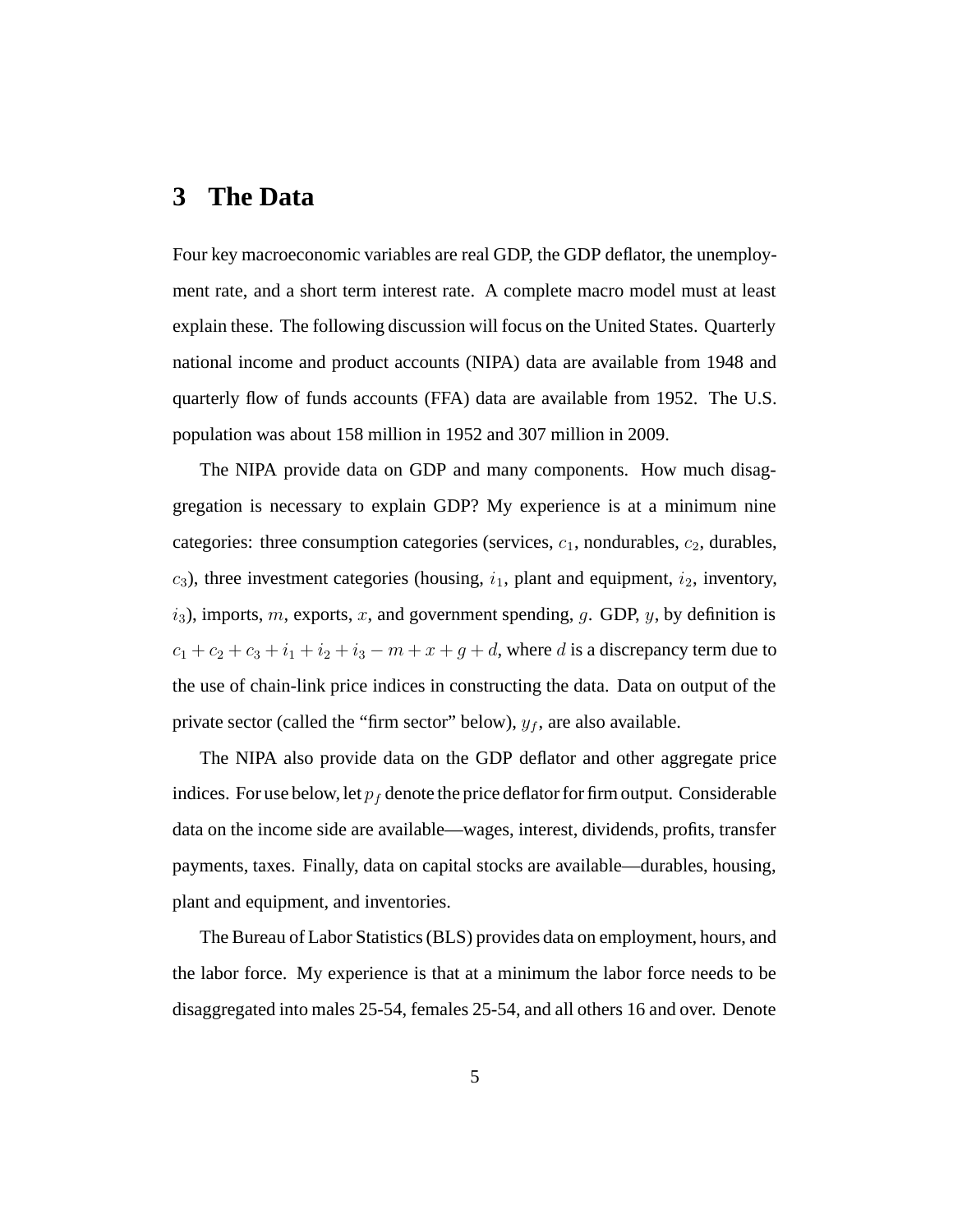these  $l_1$ ,  $l_2$ , and  $l_3$ . Some people have two jobs, and from the data one can get an estimate of this number, *n*. Data are available on the number of jobs in the firm (private) sector,  $j_f$ , the number of jobs in the government sector (state and local, federal civilian, federal military),  $j_g$ , the number of hours worked per job in the firm sector,  $h_f$ , and the number of hours worked per job in the government sector, *h*<sub>g</sub>. The unemployment rate is by definition  $(l_1 + l_2 + l_3 - j_f - j_g + n)/(l_1 + l_2 + l_3)$ . Productivity in the firm sector is by definition  $y_f$  divided by  $j_f \cdot h_f$ . From NIPA wage data and BLS employment data, one can get estimates of wage rates. For use below, let  $w_f$  denote a wage rate index for the firm sector.

From the Federal Reserve one can get data on short term and long term interest rates. The FFA provide flow of funds data and financial stock data. It is possible to link the FFA data to the NIPA income-side data, which accounts for all financial flows among the sectors and all balance sheet constraints. A common aggregation of sectors is 1) household, 2) non financial firm, 3) financial firm, 4) state and local government, 5) federal government (including the monetary authority), and 6) foreign.

Considerable international data are available from the IMF and the OECD: exchange rates, oil prices, national income data for other countries, trade flows. A major change in empirical macro in the last 30 years has been an increase in these data. Multicountry models can now be easily estimated.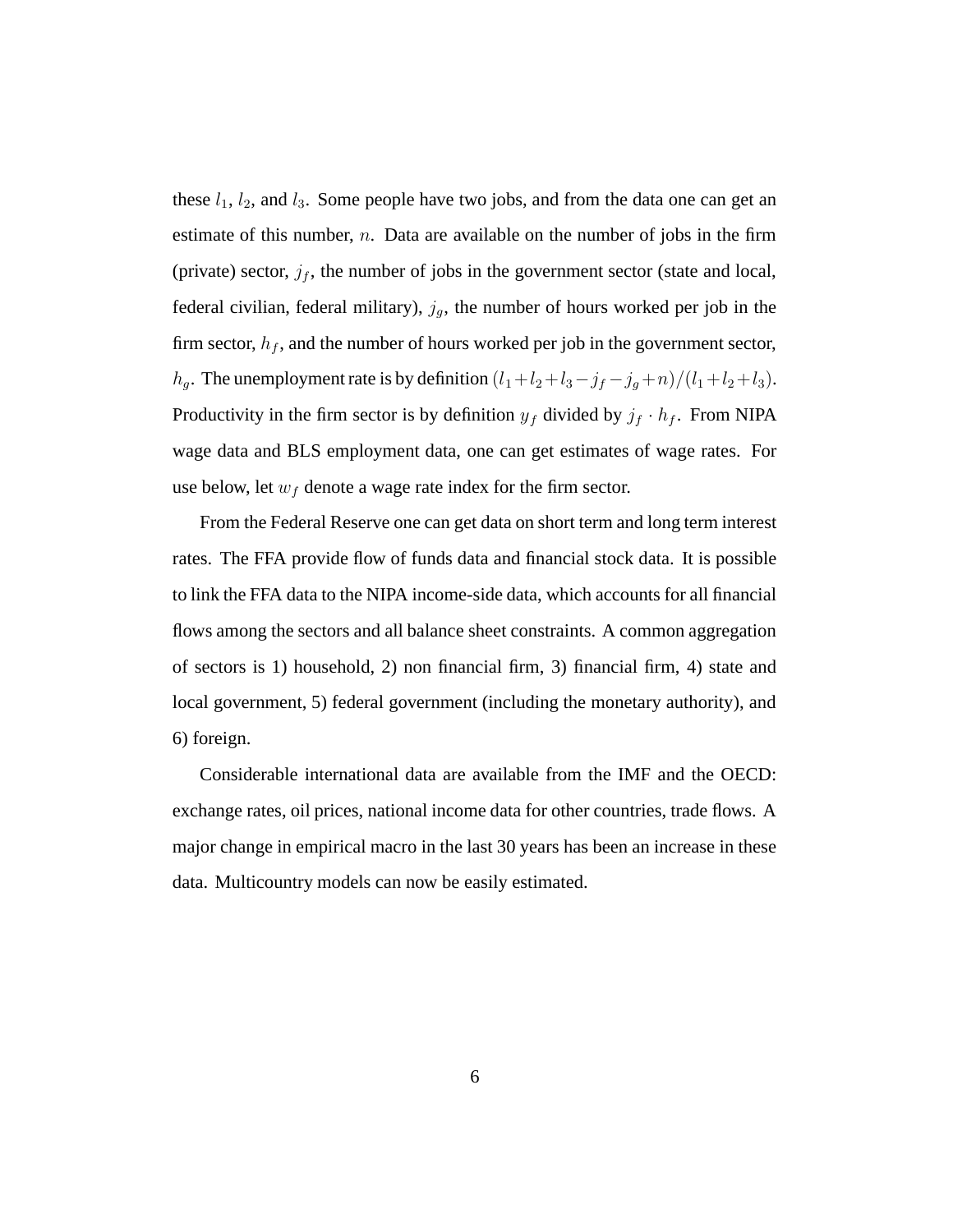# **4 Macro 1**

Shimer (2009, p. 280) in his discussion of the convergence in macro argues that "*...* virtually all modern macroeconomic models build upon two foundations *...* First, households maximize expected utility subject to a budget constraint. Second, firms maximize expected profits." In this respect the new macro does not differ from the old. The Cowles Commission (CC) approach that macro 1 follows uses theory to choose left hand side and right hand side variables in equations to be estimated. The estimated equations are taken to be approximations to the decision equations of agents. Early examples are Tinbergen (1939) and Klein (1950). Theory was clearly important in this work. Nearly half of Klein's (1950) book is devoted to intertemporal optimizing models of households and firms.

Consider modeling household behavior. A household can be considered to solve a multiperiod maximization problem subject to a lifetime budget constraint. Given, say, the data outlined in Section 3, the main decision variables might be domestically-produced and foreign-produced purchases of services, nondurables, durable goods, and housing plus how much labor to supply. Taken as given by the household would be the initial stocks of durables and housing, the initial value of net financial wealth, and current and expected future values of wage rates, prices, interest rates, exchange rates, tax rates, and transfer payments and other non labor income. Age of household, life expectancy, and bequest values are also relevant.

In moving from this theory to econometric specifications is the realization that the data pertain to millions of households. The aim is to find equations that are consistent with the theory and explain the aggregate data well—good approxima-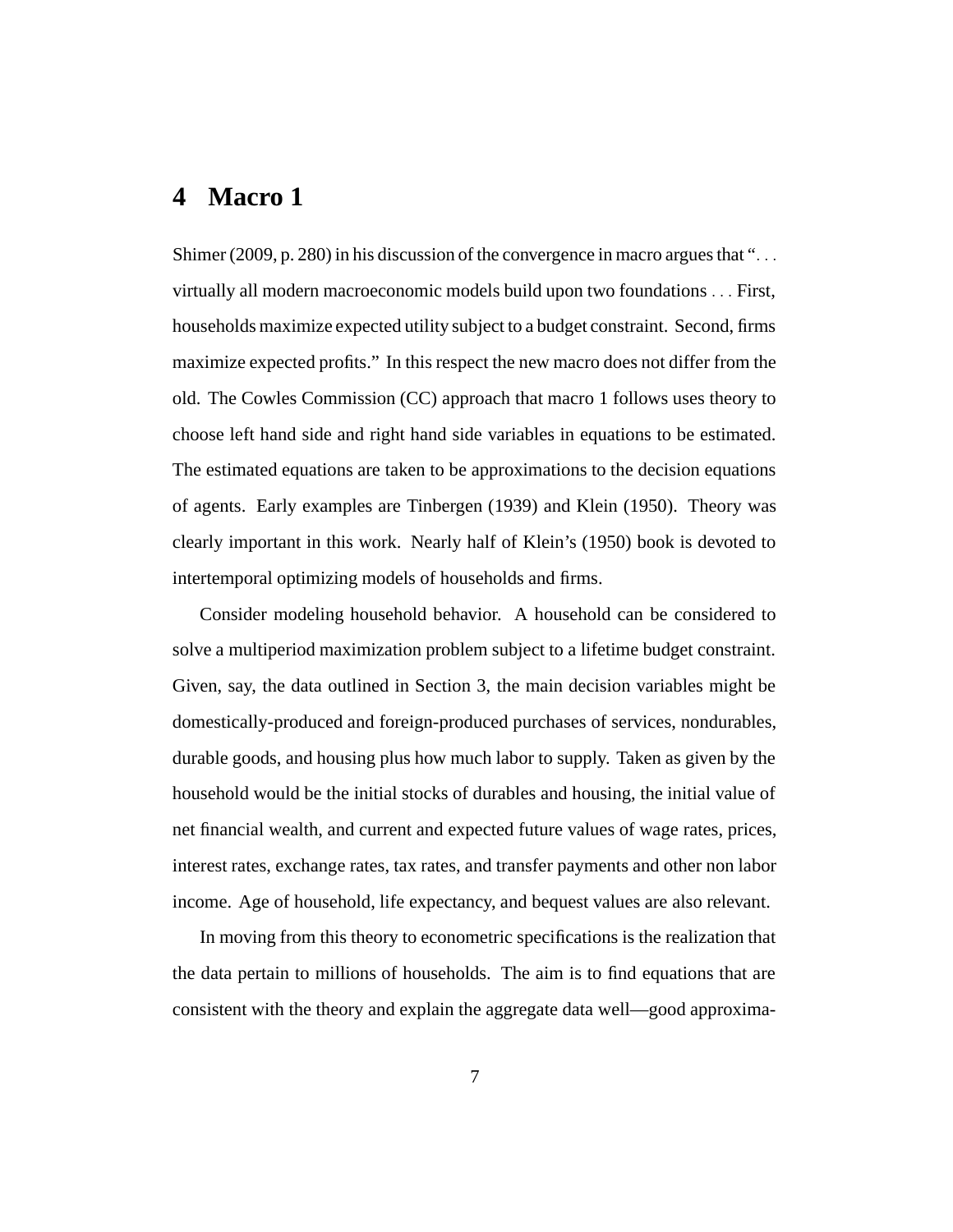tions to aggregate decision equations. Given the data in Section 3, there would be equations explaining  $c_1$ ,  $c_2$ ,  $c_3$ ,  $i_1$ ,  $m$ ,  $l_1$ ,  $l_2$ ,  $l_3$ , and  $n$ . The explanatory variables to try are those taken as given by the household in its maximization problem, including variables that affect its future expectations.

Considering now modeling firm behavior. A firm can also be considered to solve a multiperiod maximization problem, where the objective is the present discounted value of expected future after-tax cash flow. Assuming a monopolistically competitive environment, the decision variables might be the firm's price, wage rate, output, investment, and employment. Taken as given by the firm would be its initial stocks of inventories and capital, current and expected future demand curves for its output and labor supply curves it faces, and current and expected future values of interest rates and tax rates. The expected demand and supply curves would reflect the firm's expectations of its competitors' behavior.

Given the data in Section 3, this theory would be used to specify equations explaining  $p_f$ ,  $w_f$ ,  $y_f$ ,  $i_2$ ,  $j_f$ , and  $h_f$ . Inventory investment,  $i_3$ , by definition is then *<sup>y</sup>f* minus total sales of the firm sector. The explanatory variables to try are those taken as given by the firm in its maximization problem, including variables that affect its future expectations.

In moving from theory to empirical specifications, the CC approach uses lagged values freely, in particular lagged dependent variables. These are meant to pick up expectational effects if, say, expectations are adaptive or partial adjustment effects if there is psychological inertia in responding to changes. In a widely cited paper Griliches (1967) pointed out that it is difficult to distinguish in the data between adaptive expectations and partial adjustment. The difference has to do with serial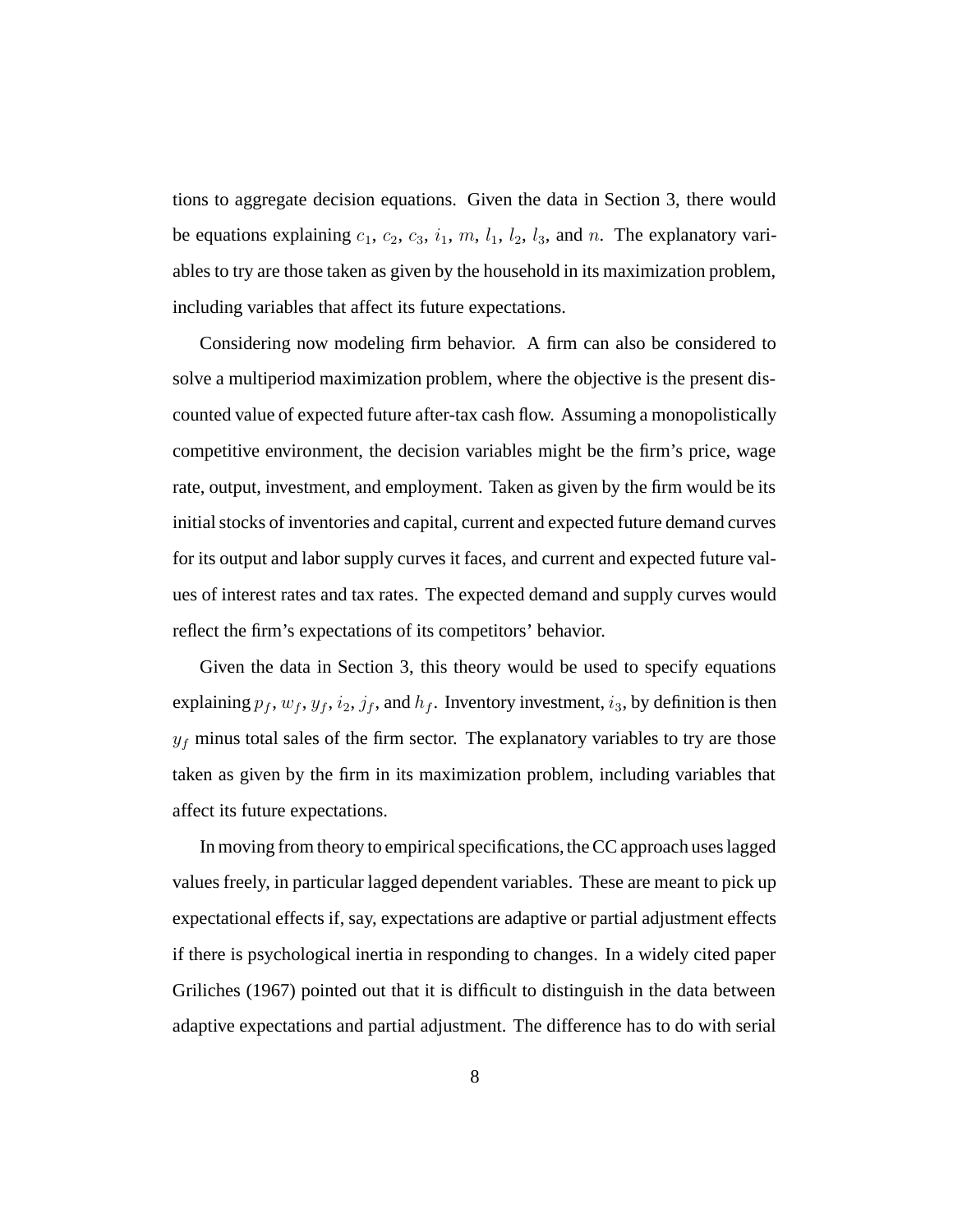correlation properties of the error term, and this is subtle to test. The CC approach generally ignores this distinction. If lagged variables are significant, this may be do to expectational effects, partial adjustment effects, or some combination of the two. The aim is to get good approximations to the decision equations, and the theory of household and firm behavior used to guide the specifications is taken to be compatible with either adaptive expectations or partial adjustment or both.

In this setup unemployment can be explained as follows. The maximization problems of firms result in values of prices and wages and other variables (including the amount of labor demanded). These solutions are based on a certain set of expectations about product demand schedules and labor supply schedules. The maximization problems of households result in values of the consumption goods and labor supply. These solutions are based on a certain set of expectations about prices and wages. It may be that the total amount of labor demanded by firms (and by the government) is less than the amount that households want to supply. Assuming that firms only hire the amount of labor that they want, unemployment can be considered the difference between the amount households would like to supply from solving their maximization problems and the amount firms demand from solving their maximization problems. If this difference is positive, then the prices and wages set by firms would not be market clearing. Note that this lack of market clearing does not have to be from any stickiness in changing prices and wages. It may simply be from using expectations that turn out not to be right. Lack of market clearing in the goods market would take the form of unintended inventory investment. $<sup>1</sup>$ </sup>

<sup>&</sup>lt;sup>1</sup>In the early 1970s there was a "disequilibrium" literature analyzing the consequences of prices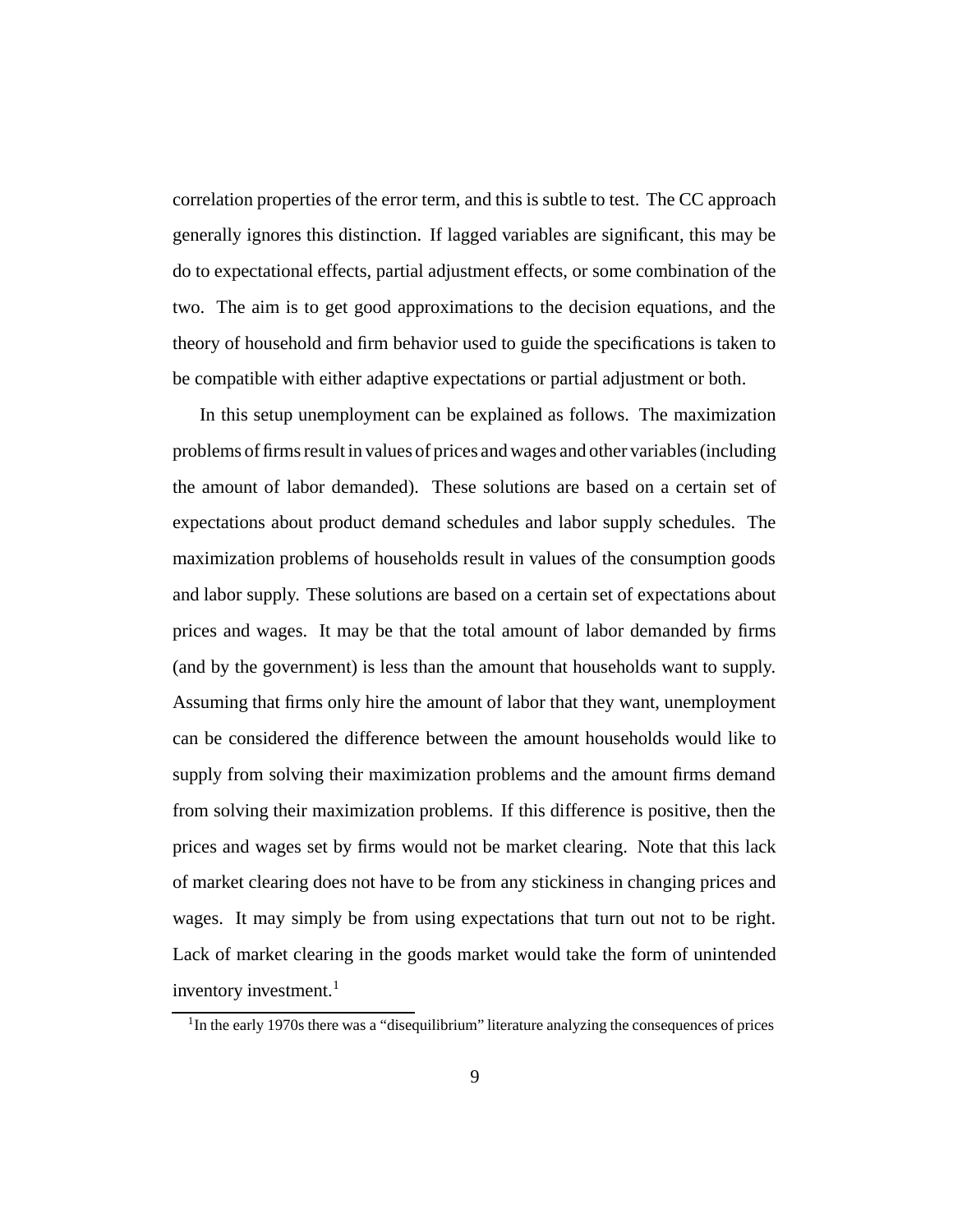Moving now from household and firm behavior to the behavior of the monetary authority, both macro 1 and macro 2 deal with interest rate rules. These rules are usually referred to as "Taylor rules," from Taylor (1993), although they have a longer history. The first rule is in Dewald and Johnson (1963), who regressed the Treasury bill rate on a constant, the Treasury bill rate lagged once, real GNP, the unemployment rate, the balance-of-payments deficit, and the consumer price index. The next example is in Christian (1968). I added an interest rate rule to my U.S. model in Fair (1978). After this, McNees (1986, 1992) estimated rules in which some of the explanatory variables were the Fed's internal forecasts of various updates. Khoury (1990) provides an extensive list of estimated rules through 1986.

The relationship between long term and short term interest rates is an important one in macro. Macro 1 models have long estimated "term structure" equations, where a long term rate is regressed on current and lagged values of a short term rate. The theory behind this is that long term rates depend on current and expected future short term rates, and the use of lagged values is meant to pick up expectational effects. Estimated term structure equations link long term rates to the short term rate that is determined by the interest rate rule.

There are usually many identities in macro 1 models, especially if the NIPA and FFA data are linked. There are identities relating changes in net financial assets to

and wages not being market clearing. A key paper was Barro and Grossman (1971). This literature took prices and wages as predetermined, and so it had limited appeal. In my theoretical work at this time—Fair (1974)—I endogenized prices and wages by assuming that firms behave in a monopolistically competitive environment and determine prices and wages along with other decision variables by solving multiperiod maximization problems. If expectations are not rational, this can lead to disequilibrium, as just outlined. That theory did not catch on. Interest began to be focused on the assumption of rational expectations, and it was not appealing to explain disequilibrium from expectation errors. Interest also began to be focused on price and wage rigidities like menu costs and Calvo pricing.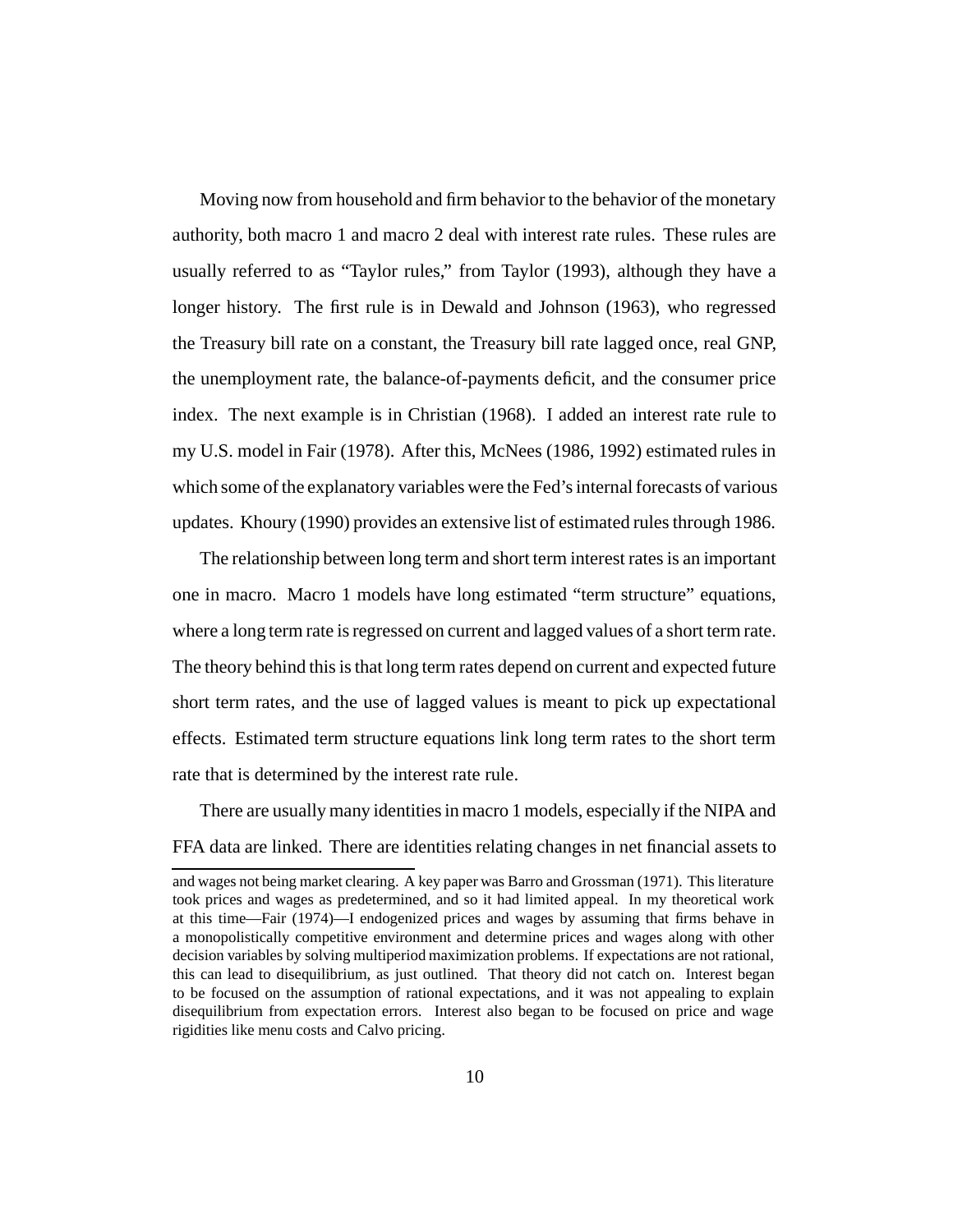financial saving (or dissaving). For example, for the household sector the change in net financial assets is equal to the financial saving of the household sector plus capital gains or losses on stocks held by the household sector. This identity links changes in stock prices to changes in household financial wealth. For the federal government the change in its debt is equal to the federal deficit (plus or minus a few other items). Federal interest payments increase as the debt increases, and this can be modeled given data from the FFA on the federal debt and from the NIPA on federal interest payments.

Other identities relate to the physical stock variables. For each stock variable, say the stock of housing, there is an identity that says that the stock of housing at the end of the current period is equal to one minus the depreciation rate times the stock at the end of the previous period plus housing investment in the current period. In other words, the stock variables change over time as a function of investment. Productivity is determine from the identity presented in Section 3, given decision equations determining output, jobs, and hours.

The equations to be estimated generally have right hand side endogenous variables and may have serially correlated errors. Two stage least squares, with possibly accounting for serial correlation, is a common method used to obtain consistent estimates. Identification is almost never a problem in this approach because many exogenous and lagged endogenous variables in the model are excluded from each equation. Sims (1980) questioned whether the exclusion restrictions are in fact sensible, but they are within the context of the theory. There are surely many variables that affect household maximization problems that do not affect firm maximization problems and vice versa. One would not add the lagged stock of inventories to con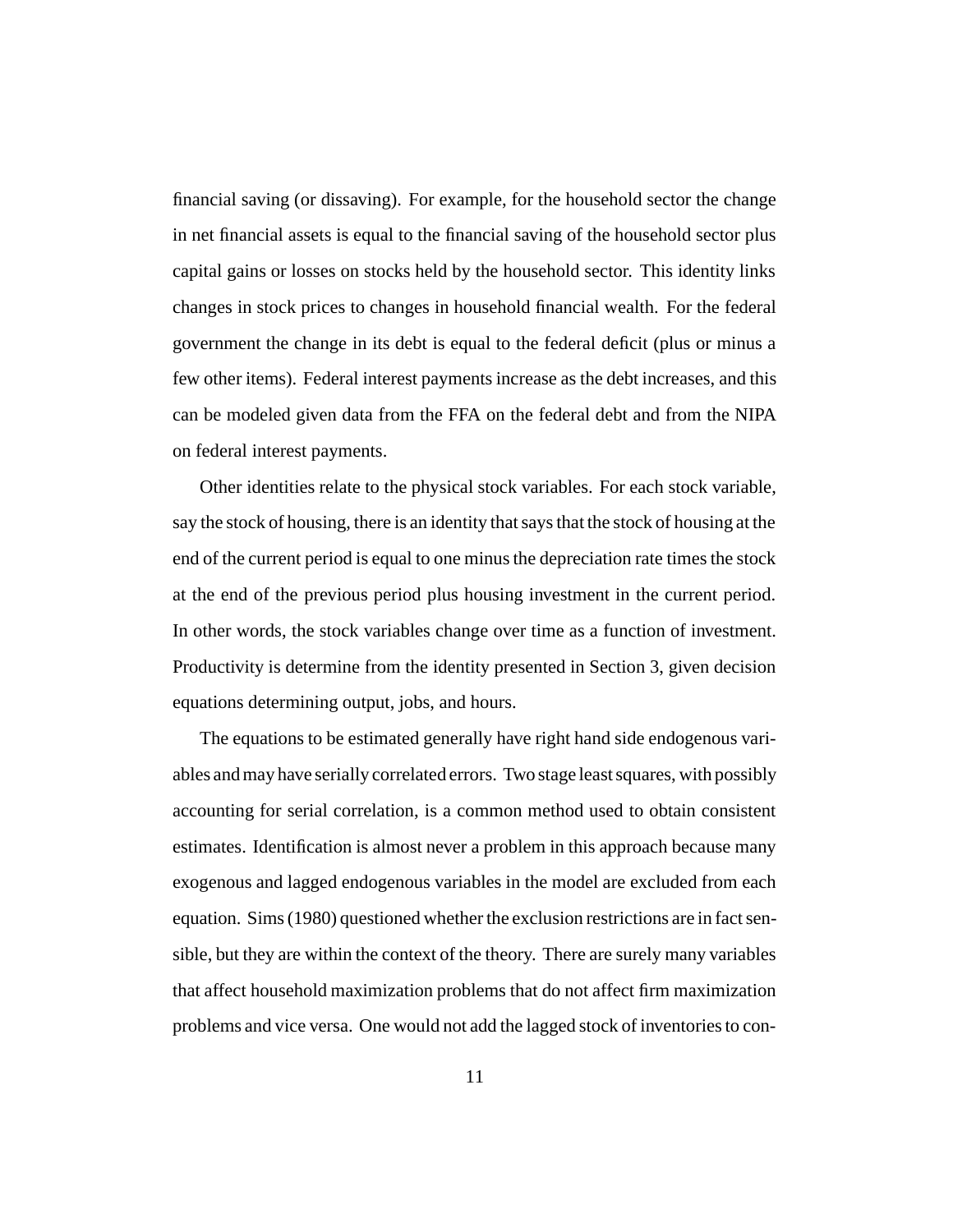sumption equations or the lagged stock of durable goods to employment demand equations.

The CC approach largely ignores potential unit-root problems. It simply assumes, at least implicitly, that all variables are trend stationary. If this assumption is wrong, the coefficient estimates are not affected, but the estimated standard errors and thus hypothesis testing are. Bootstrapping can, however, be used to test the accuracy of the estimated standard errors.

Many techniques are available for testing the estimated equations. Of particular concern is whether the coefficients change over time. How structurally stable are the estimated equations? The search for good fitting equations consistent with the theory is also subject to potential data mining problems if many specifications are tried. Outside sample tests are needed to check for this. The Lucas (1976) critique says that the coefficients may not be stable if they are based on expectations that change over time or change when a new policy regime replaces an old one. This problem is part of the larger problem of potential coefficient instability, and it may not be the most serious. If expectations are not rational or if regimes don't change very often or by very much, any instability caused by Lucas-critique related issues may be small relative to instabilities caused by other things, like the changing age distribution of the population. At any rate, testing is a critical part of the CC approach.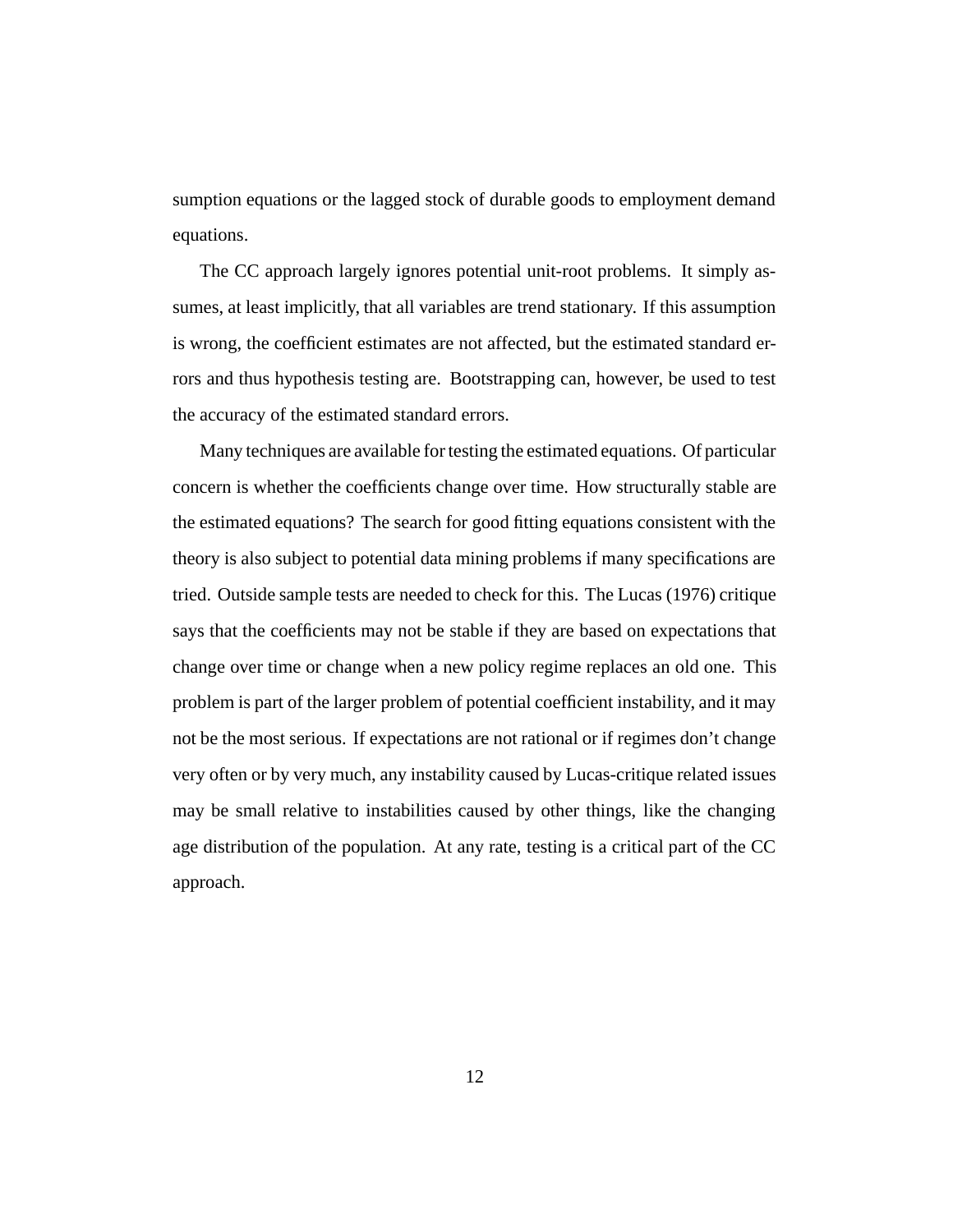# **5 Macro 2**

The way in which theory is used in the CC approach has been rejected by the new macro. Also rejected is the CC approach to modeling expectations. In macro 2 the maximization problems are taken more seriously in that the aim is to directly estimate the parameters in these problems, and the maximization problems are specified using rational expectations. In early work the parameters were calibrated rather than estimated, but current work mostly uses Bayesian estimation. There is usually some calibration, but many of the parameters are estimated. The models that are estimated are called dynamic stochastic general equilibrium (DSGE) models. Chari, Kehoe, and McGrattan (2009, p. 243) state: "An aphorism among macroeconomists today is that if you have a coherent story to propose, you can do it in a suitably elaborate DSGE model."

Many of the current DSGE models are making assumptions about rigidities, habit persistence, and adjustment costs that would appeal to one following the CC approach. They are assumptions that seem theoretically appealing and help explain the data. However, they have an ad hoc flavor to them, which purists within the macro 2 community don't like. The main attack comes from Chari, Kehoe, and McGrattan (2009), who complain that there are too many free parameters in current DSGE models.

Whatever the differences within macro 2, they are dwarfed by the difference between the way DSGE models are estimated and the way macro 1 models are estimated. Regardless of how many assumptions of an ad hoc nature are used in DSGE models, the models are based on the estimation of parameters of maximiza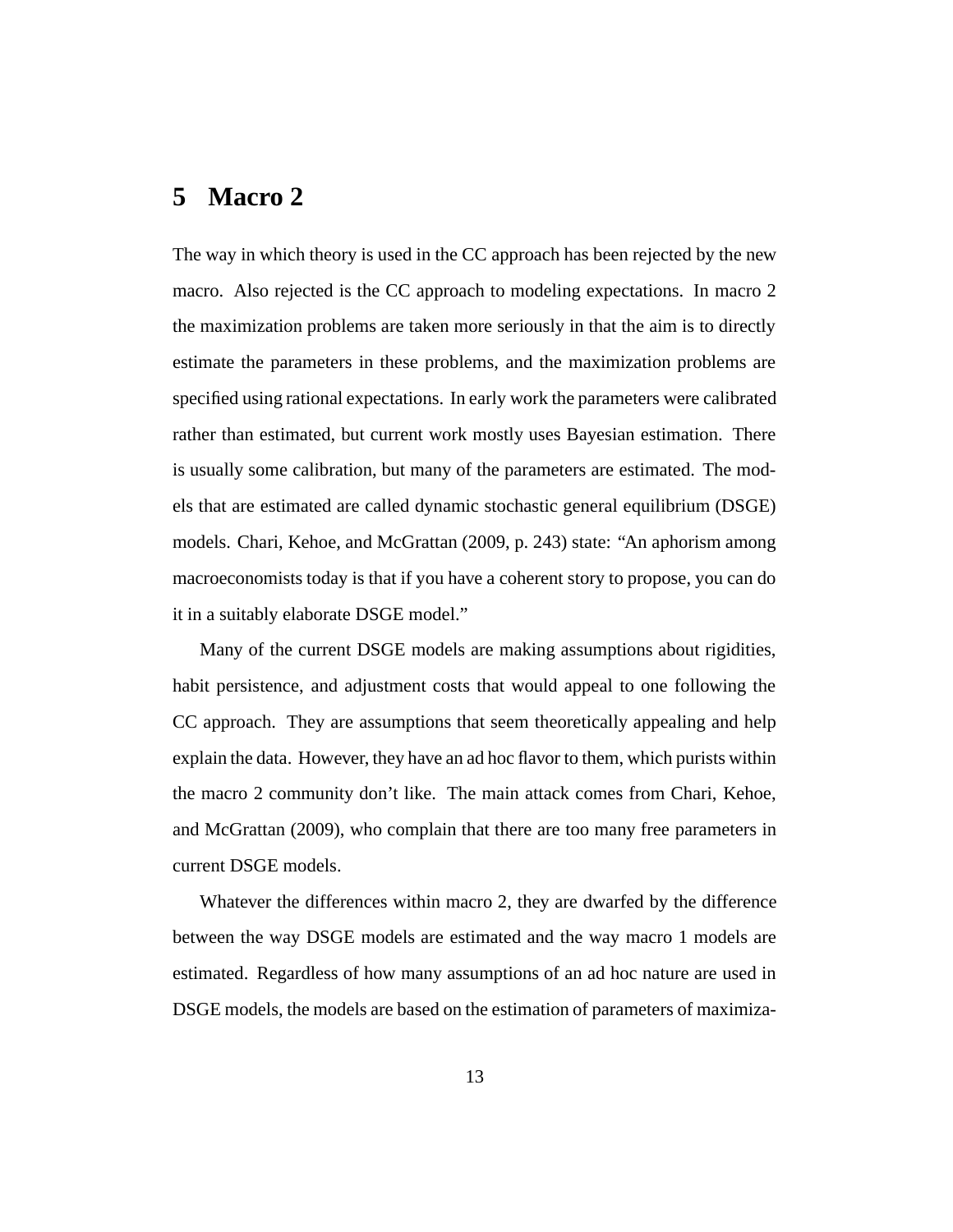tion problems. There is no movement toward the way in which theory is used in the CC approach.

# **6 Macro 2 Models**

A key message, the main message, of macro 2 is that maximization problems should be specified using the assumption of rational expectations and the parameters of these problems should be directly estimated. To some people brought up under macro 1, this message seems completely loony. How could one think that one or a few maximization problems so well approximate how the aggregate data behave, which are based on the decisions of millions of households and firms, that it is a good idea to try to estimate the parameters of the problems? And how could one think that households and firms know so much about how the economy works that the assumption of rational expectations is a good approximation? This is how I interpret Solow's Bonaparte comment as quoted in Mankiw (2006, p. 38) about why he does not engage the new classical economists. If the person sitting next to you thinks he is Napoleon Bonaparte, the last thing you want to do is get in a discussion of cavalry tactics.

Loony or not, one way of judging the macro 2 message is to examine the latest generation of DSGE models. The DSGE model of Smets and Wouters (2007) is often cited as a state of the art model, and so it is useful to consider. The estimation of the model uses quarterly data on seven variables for the 1966:1–2004:4 period: real GDP, real consumption, real investment, real wage, hours worked, inflation, and the federal funds rate.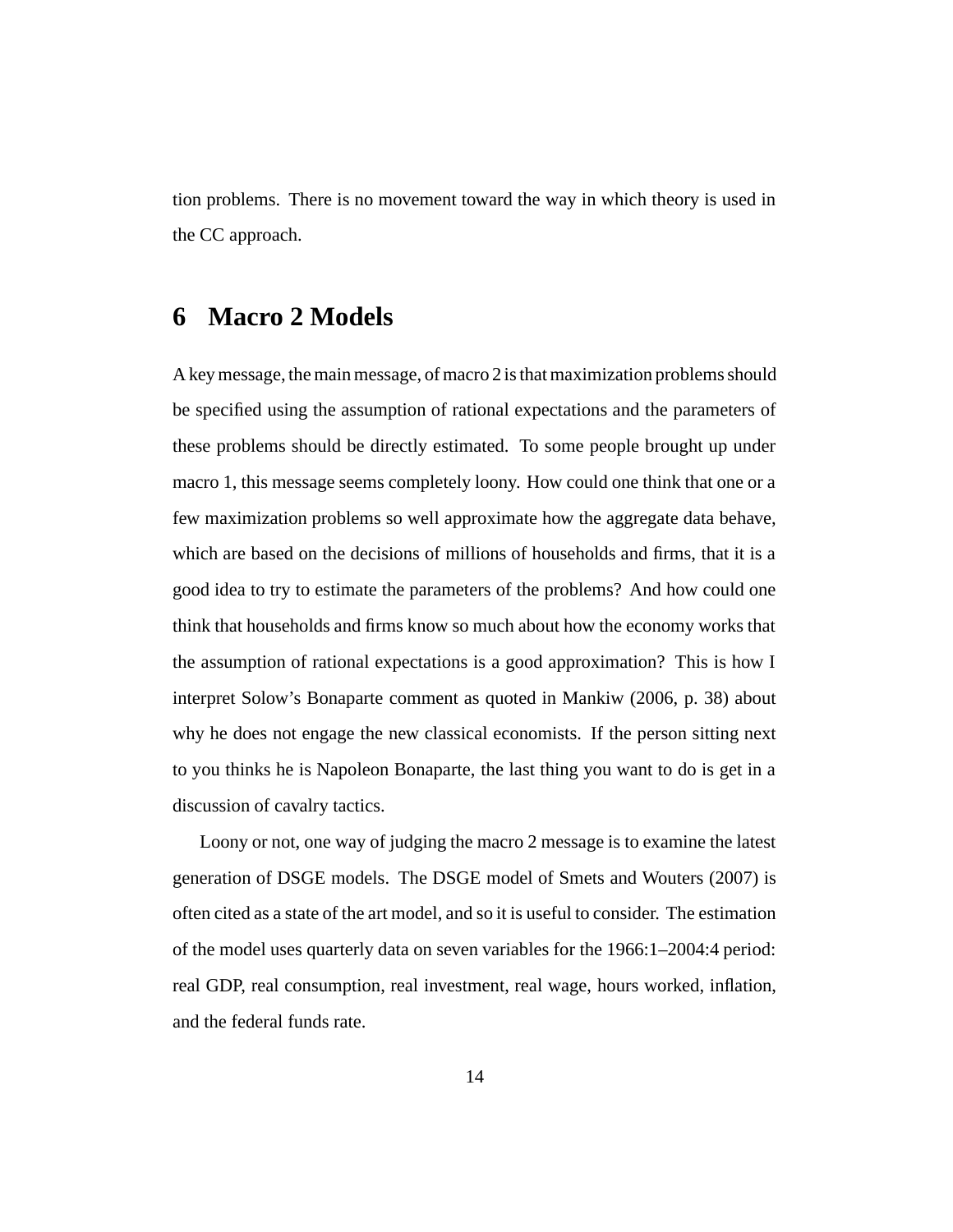Some of the construction of the variables for the model is problematic.<sup>2</sup> First, real consumption is taken to be nominal consumption divided by the GDP deflator, and real investment is taken to be nominal investment divided by the GDP deflator. The relative prices of consumption and investment change over time, and so real consumption and real investment in the model are not the same as in the NIPA. The best estimates of real consumption and real investment are not being used. Second, hours worked is taken to be average weekly hours of all persons in the nonfarm business sector times total civilian employment. This implicitly assumes that government workers have the same average weekly hours as workers in the nonfarm business sector, which is not the case. But more important, civilian employment is used instead of jobs. Some people have two jobs, and so civilian employment underestimates the number of jobs in the economy. This is not just a level difference because the number of people with two jobs is a cyclical variable. In fact, as discussed in Section 4, one of the decision equations of households should be an equation explaining the number of people with two jobs, *n*.

Another problem, not related to variable construction, is the choice of aggregation. Three very different categories of consumption are aggregated, especially consumption of durable goods, and investment is the sum of housing and plant and equipment investment, which are quite different types of investment. Inventory investment is not modeled, nor is the level of imports. Not modeling imports is particular serious because part of any change in consumption or investment is a change in imports, which is foreign production, not domestic production.

<sup>2</sup>The following information is available from the on line data documentation for the published paper.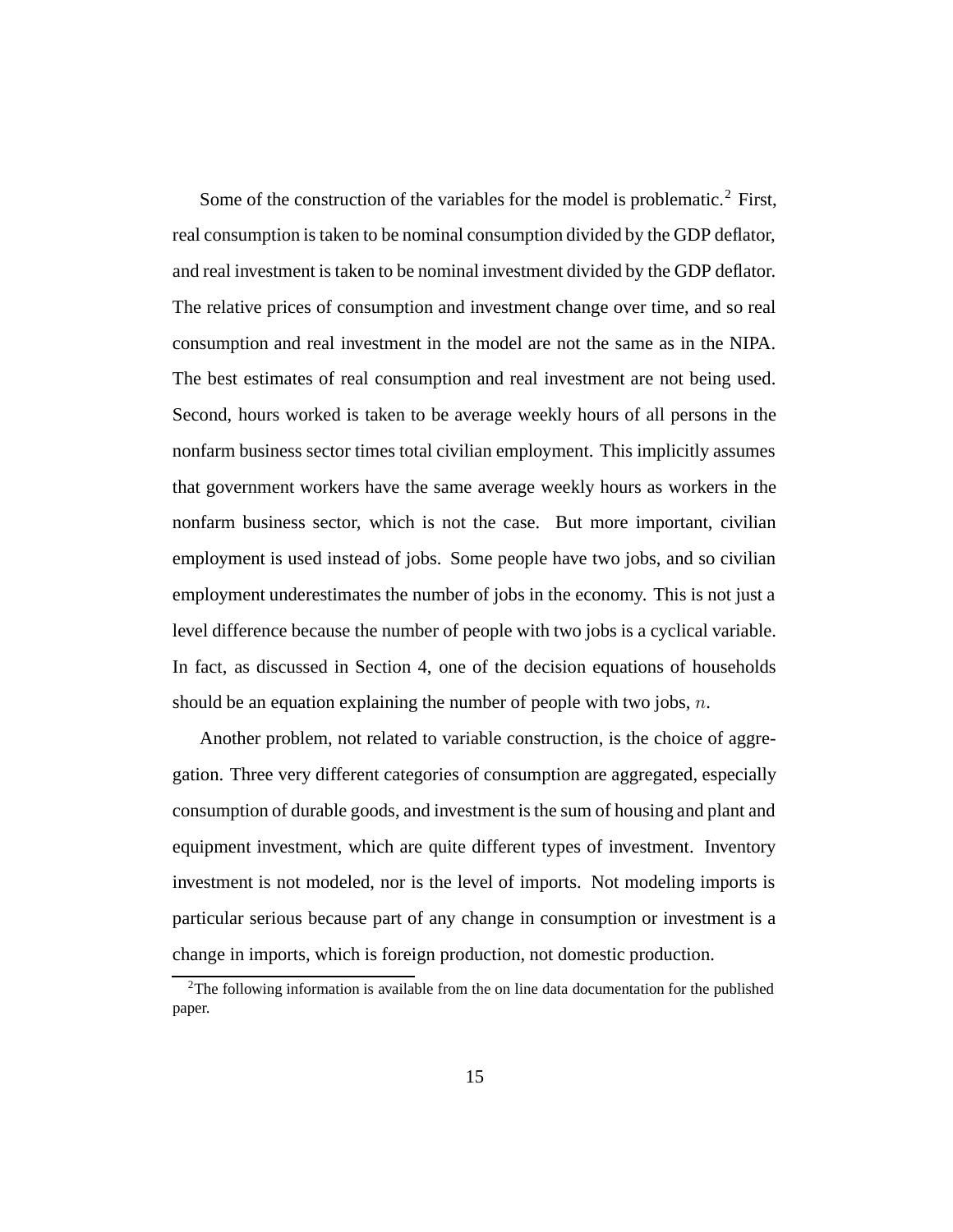There is a capital stock variable in the model, but no direct data on the capital stock are used. Values of the capital stock variable are generated within the model given the data on the seven variables and a calibrated value of the depreciation rate. So direct data on the capital stock, which are available from the NIPA, are not used in the estimation.

Again, to people brought up under macro 1 it might seem astonishing that anyone could think that a macro model that uses data on seven variables could be taken seriously. Within the context of the discussion in Section 4, some important missing features are: 1) no disaggregation of consumption, 2) no disaggregation of investment, 3) no modeling of inventory investment, 4) no modeling of imports, 5) no use of data on physical stocks of durable goods, housing, plant and equipment, and inventories, 6) no use of financial wealth data of the household sector, 7) no use of data on tax rates and transfer payments of the state and local governments and the federal government, 8) no use of nonlabor income data like dividends from the firm sector and interest payments from the firm and government sectors, 9) no use of data or modeling of the labor force participation of households and the number of people holding two jobs, 10) no distinction between government employment and firm employment, and no distinction between firms' demand for jobs and demand for hours per job, 11) no long run interest rate in the model, and 12) no use of data on potential cost shock variables like oil prices and exchange rates.

The model thus seems highly misspecified. Assuming it is, then the use of the rational expectations assumption is more problematic than otherwise. It is not realistic to think that if agents are sophisticated enough to have rational expectations,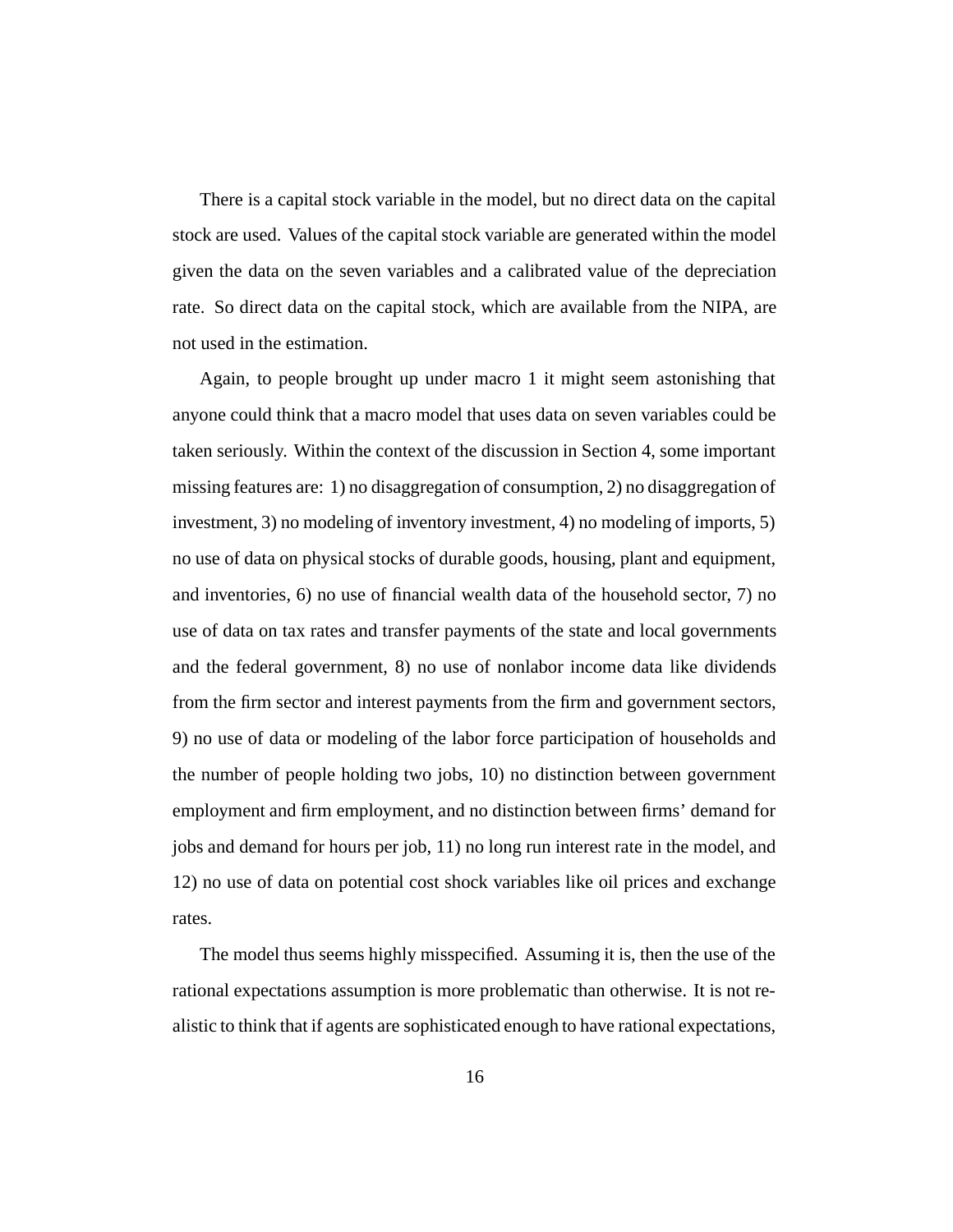they generate them using a highly misspecified model.

Another recent DSGE model is in Edge, Kiley, and Laforte (2008). This is one of the models used at the Federal Reserve Board. The estimation of the model uses quarterly data on eleven variables for the 1984:1–2004:4 period. The eleven variables from which the variables used in the model are constructed are: 1) nominal GDP, 2) nominal service and nondurable consumption except for service consumption of owner-occupied nonfarm dwellings and tenant-occupied nonfarm dwellings, 3) nominal durable consumption, 4) nominal housing investment, 5) nominal plant and equipment investment and inventory investment, 6) GDP deflator, 7) deflator pertaining to 2), 8) deflator pertaining to 3), 9) total hours, 10) wage rate variable, and 11) federal funds rate.

This model has better disaggregation than the Smet-Wouters model. Service and nondurable consumption are combined, but durable consumption is treated separately. Plant and equipment investment and inventory investment are combined, but housing investment is treated separately. Also, the deflation issues are not as bad as they are in the Smet-Wouters model. The way the deflation is done, real housing investment and real non-housing investment do not match the NIPA data, but using two deflators gives somewhat more flexibility. There are stock variables in the model, but again no direct data on stocks are used. Values are generated within the model given the above data and calibrated depreciation rates. The missing features in this model are essentially the same as those in the Smets-Wouters model except that there are two consumption categories rather than one and two investment categories rather than one.

An open economy DSGE model is in Adolfson, Laséen, Lindé, and Villani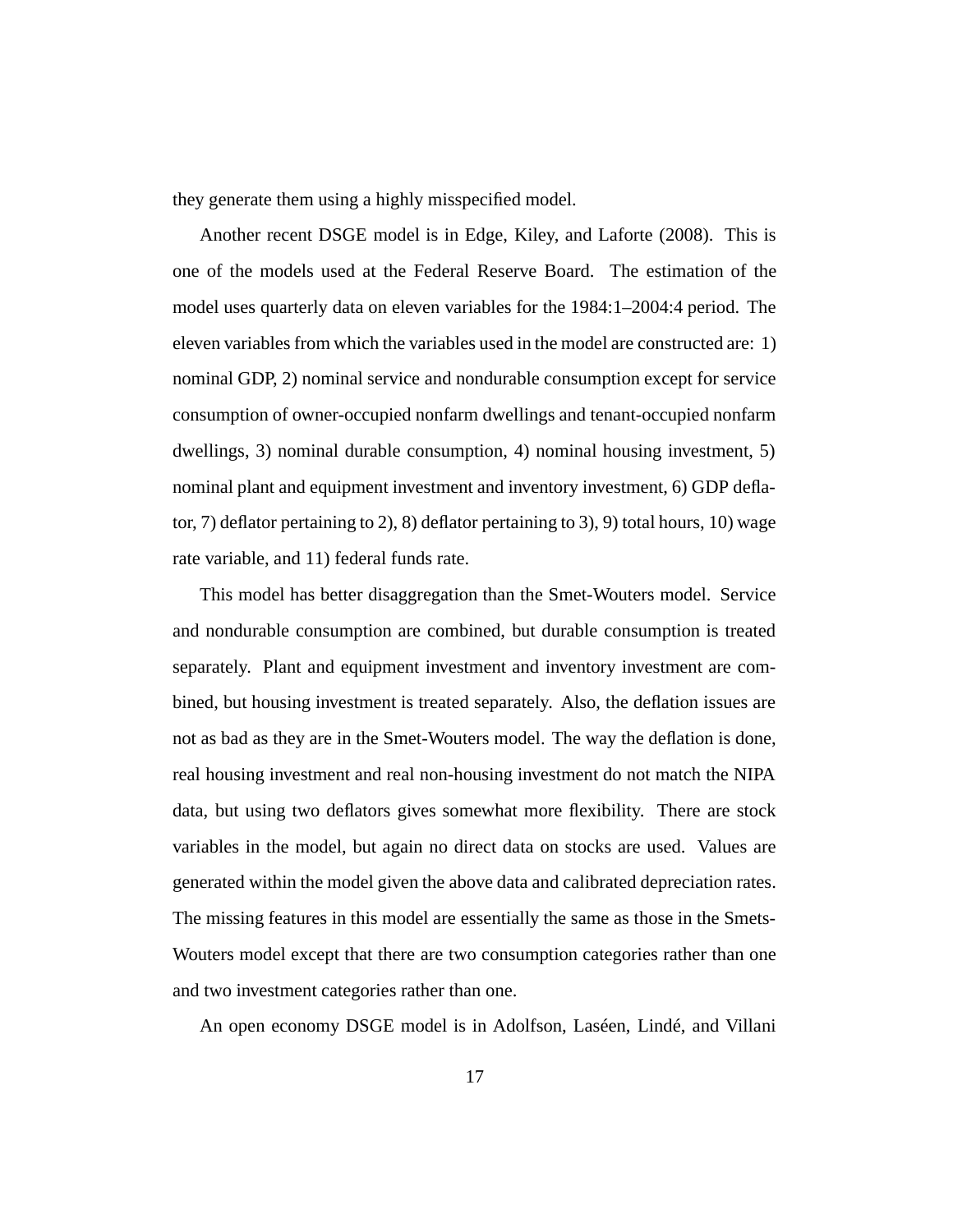(2007). It is a model of the Euro area, based on quarterly data for the 1970:1– 2002:4 period. The model is based on data for fifteen variables: the GDP deflator, the real wage, consumption, investment, the real exchange rate, the short-term interest rate, employment, GDP, exports, imports, the consumption deflator, the investment deflator, foreign output, foreign inflation, and the foreign interest rate. The authors calibrate 8 parameters and estimate 51. This model endogenizes imports, which is clearly important to do. Otherwise, its missing features are similar to those discussed for the Smets-Wouters model.

A typical DSGE model has a key property that from my work seems wrong.<sup>3</sup> A good example is the model in Galí and Gertler (2007). In this model a positive price shock—a "cost push" shock (p. 38)— is explosive unless the Fed raises the nominal interest rate more than the increase in the inflation rate. In other words, positive price shocks with the nominal interest rate held constant are expansionary (because the real interest rate falls). In my work, however, they are contractionary. If there is a positive price shock like an oil price increase, nominal wages lag output prices, and so the real wage initially falls. This has a negative effect on consumption. In addition, household real wealth falls because nominal asset prices don't initially rise as much as the price level. This has a negative effect on consumption through a wealth effect. There is little if any offset from lower real interest rates because households appear to respond more to nominal rates than to real rates. Positive price shocks are thus contractionary even if the Fed keeps the nominal interest rate unchanged. This property is important for a monetary authority in deciding how to respond to a positive price shock. If the authority used the Galí and Gertler

 $3$ See Fair (2004), Chapter 7.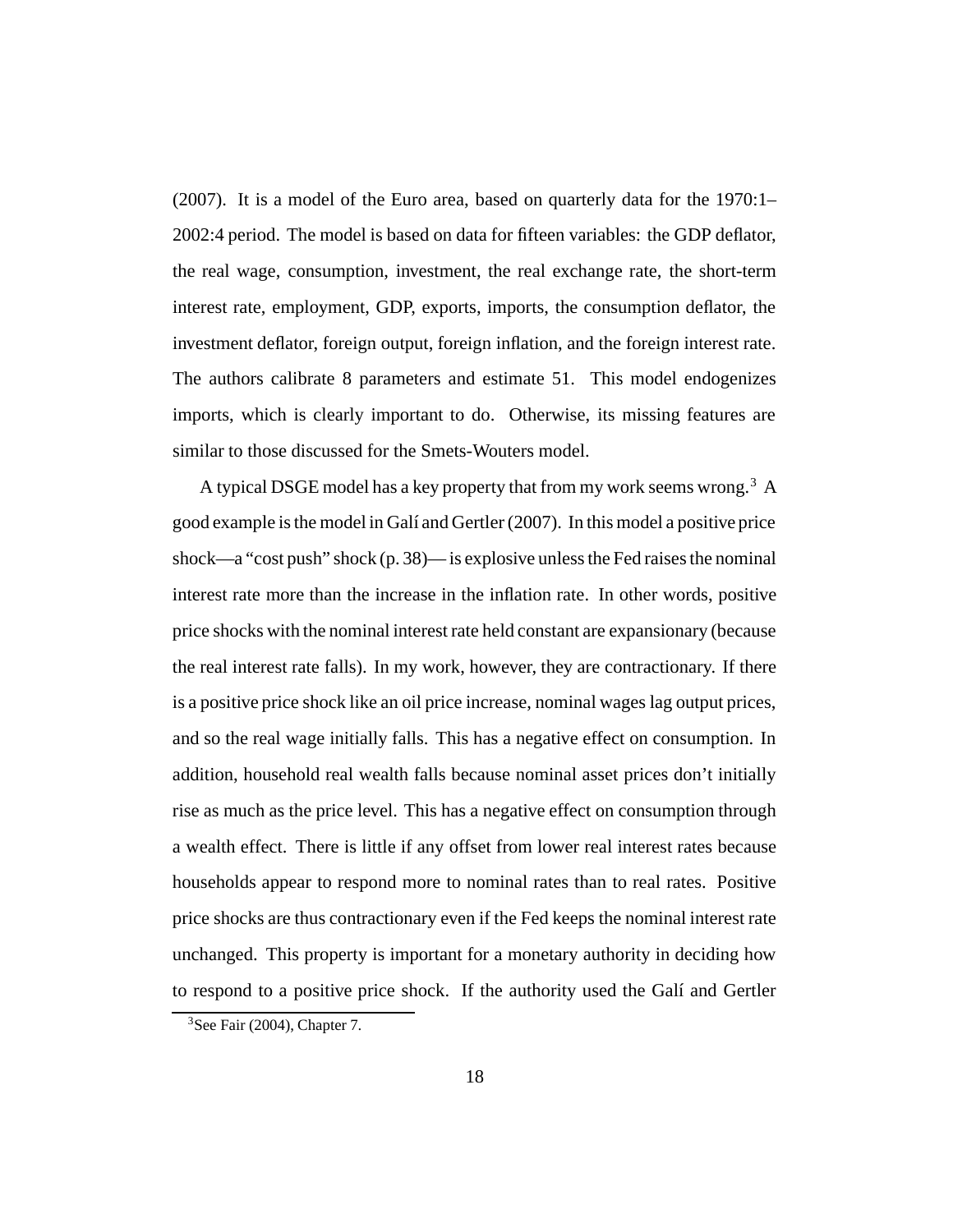(2007) model, it would likely raise the nominal interest rate too much thinking that the price shock is otherwise expansionary. Typical DSGE models are thus likely to be misleading for guiding monetary policy if this key property of the models is wrong.

My non macro friends often ask why macroeconomists can't just compare models in terms of how well they fit the data and choose the model that fits best? Why are you arguing all the time? Alas, macro life is not that simple. Sample periods vary; sample periods are sometimes short, which makes data mining a potential problem; and models differ in the number of exogenous variables. A common procedure is to compute outside sample root means squared errors (RM-SEs). Models can then be compared in terms of RMSEs if the sample periods are similar and the exogenous-variable information is similar. It is not, however, common to compare DSGE models to macro 1 models using outside-sample RM-SEs. In fact the only case I am away of is in Fair (2007, Table 1), where a DSGE model in Del Negro, Schorfheide, Smets, and Wouters (2006) is compared to the US model in Fair (2004). The sample periods are similar, although not exact. The four-quarter-ahead RMSE for real GDP for the DSGE model is 2.62 percent, which compares to 1.33 percent for the US model in which autoregressive equations are specified for the exogenous variables (so exogenous-variable values are not assumed to be known). The eight-quarter-ahead RMSE for the DSGE model is 6.05 percent, which compares to 1.84 percent for the US model. The DSGE model is thus not accurate. This is, of course, only one example, and in future work more comparisons like this should be done.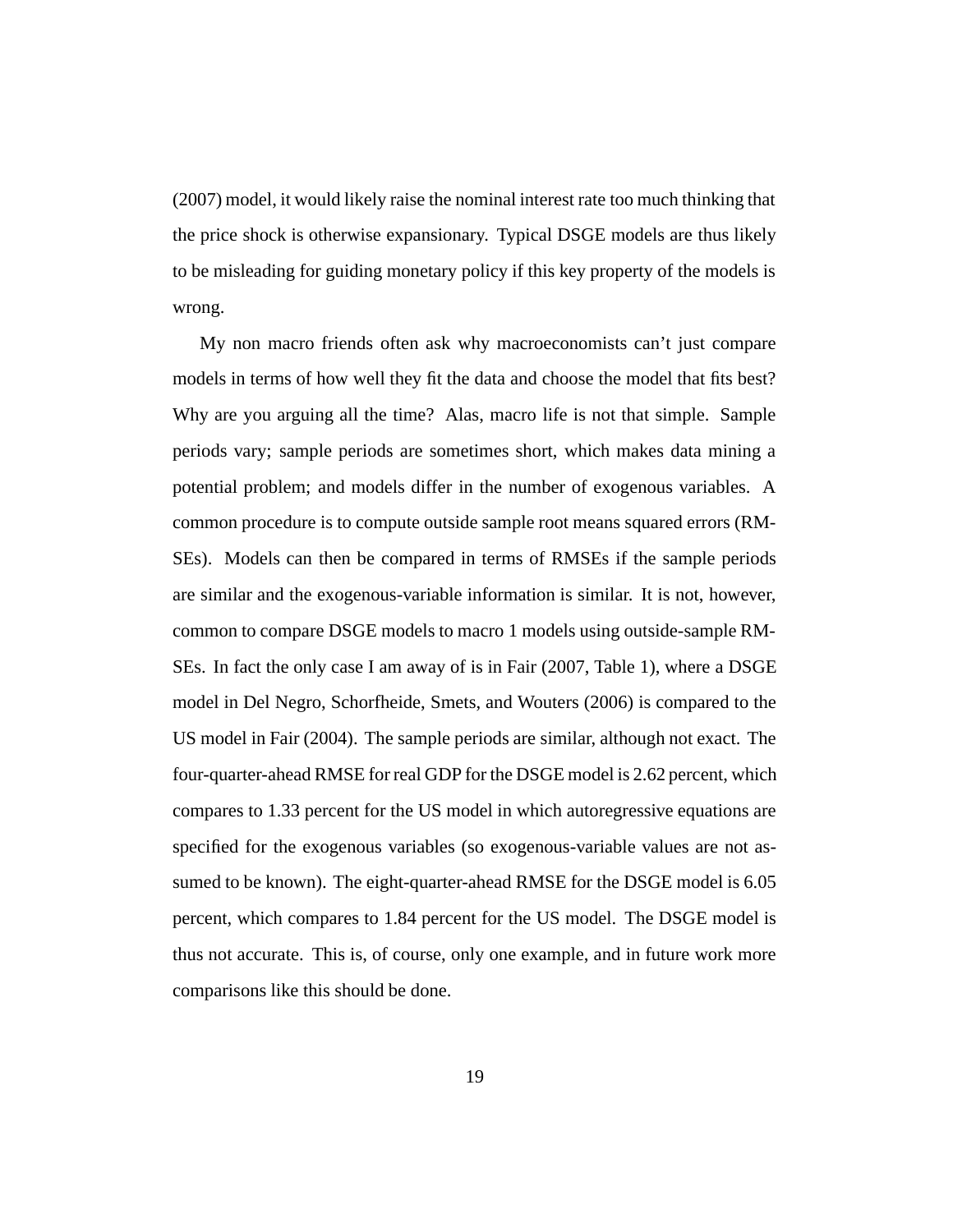# **7 Conclusion**

There are two main criticisms that can be made regarding macro 2. The first is simply that its main message is not sensible. People obviously differ on this, and it is not directly testable. The second is that the models developed so far that follow its message are highly misspecified. This second criticism is a technical one, and it may be with more work good models will be generated. This can be tested in the long run by seeing what models develop.

There is, however, a concern about the feasibility of the macro 2 approach. One of the reasons I discussed in some detail in Sections 3 and 4 the data to be explained and the way the CC approach models the data is to emphasize that the macro economy is complicated. It is even more complicated than the above discussion suggests because I have mostly left out multicountry considerations. The list in Section 6 of important missing features of current DSGE models is not complete. In order for the macro 2 approach to have a chance of producing good models, many more variables need to be considered. Fernández-Villaverde (2008, pp. 693–694) has a good discussion of the difficulties of increasing the size of DSGE models. As observable variables are added, shocks or measurement errors have to be added, and this may become problematic with a large number of variables.

Another issue, which comes back in part to whether the macro 2 message is sensible, is the size of the maximization problems. As more and more variables are added, the maximization problems have to get larger and larger. As the problems become larger, the specifications may become more arbitrary. There is more choice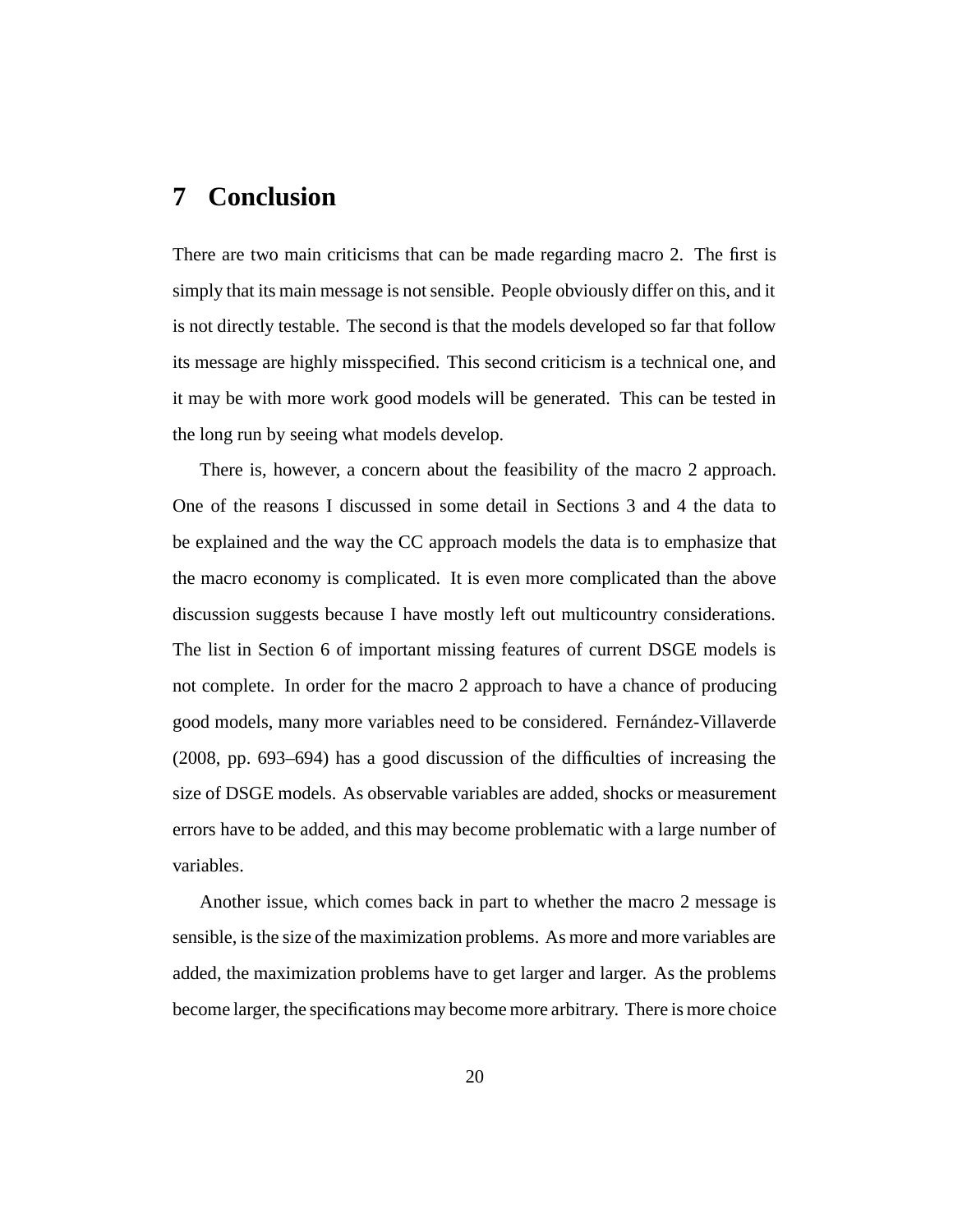about what households and firms are doing. Complaints about free parameters, like those of Chari, Kehoe, and McGrattan (2009), may increase. The trouble with the macro 2 approach is that it is locked into a restrictive estimation framework. The estimation problems are tied to the exact specifications of the maximization problems (including the assumption of rational expectations), unlike in the CC approach where the theory is less restrictive. For the macro 2 approach to work, it will have to be the case that the aggregate data can truly be well modeled by assuming they are generated from solutions of specific maximization problems with agents having rational expectations.

If the macro 2 message is not sensible or its methodology is not feasible for estimating realistic models, it is perhaps time to move back to macro 1. This requires dropping the assumption of rational expectations and trusting the theory to impose exclusion restrictions. Otherwise, the CC approach provides considerable flexibility in specification, estimation, and testing. Size is also not a constraint. The cost of abandoning the rational expectations assumption seems small, since the assumption seems unlikely to be realistic, and to trust theory like that outlined in Section 4 to provide exclusion restrictions does not seem unreasonable.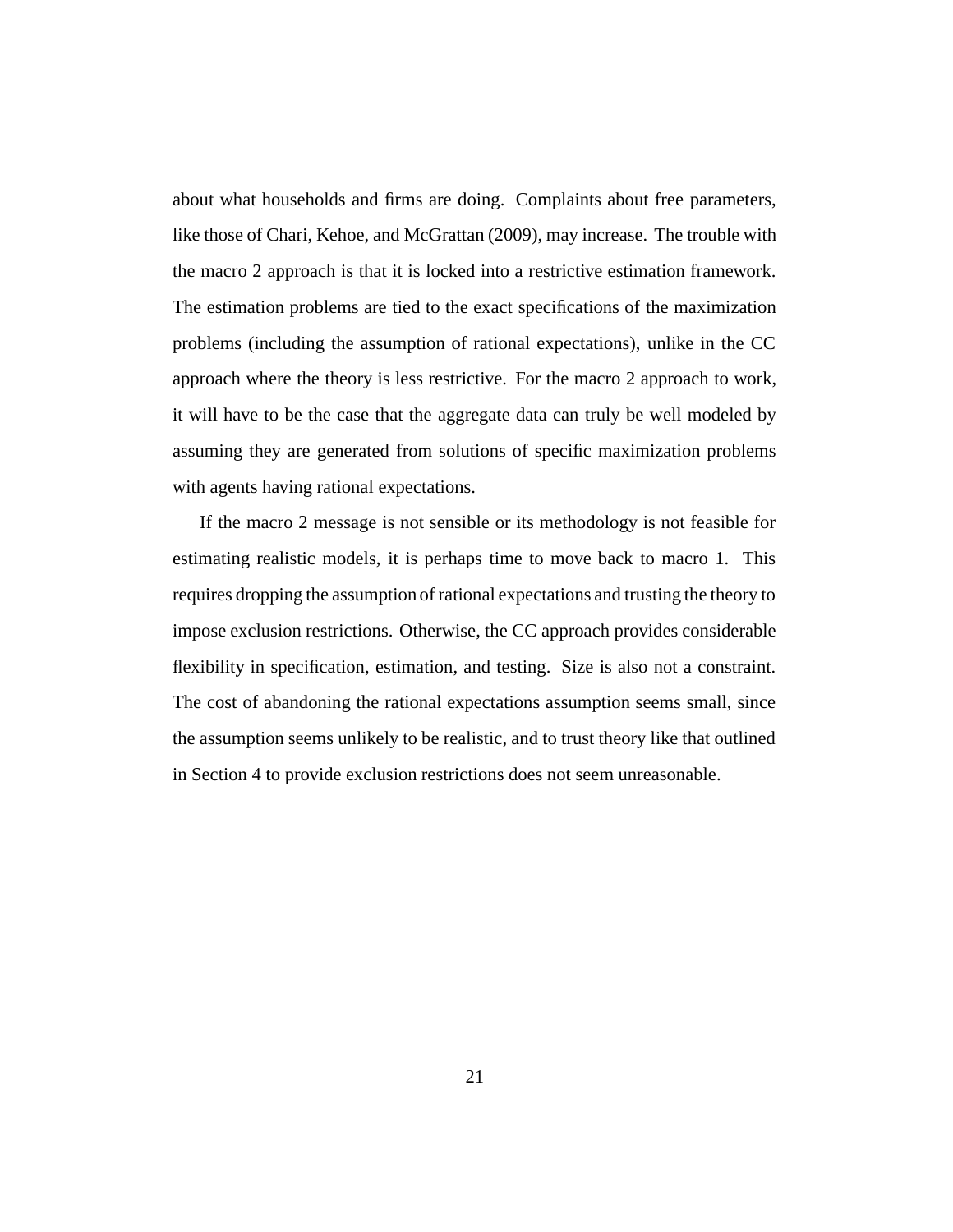# **Appendix**

# **Estimated Properties of the U.S. Economy**

This appendix summarizes some of the properties of the U.S. economy that I have estimated in my modeling work. I will continue to use the notation in Section 3. The three categories of consumption are  $c_1$ ,  $c_2$ , and  $c_3$ : service, nondurable, and durable. The three categories of investment are  $i_1$ ,  $i_2$ , and  $i_3$ : housing, plant and equipment, and inventory. The four measures of labor supply are  $l_1$ ,  $l_2$ ,  $l_3$ , and *n*: males 25-54, females 25-54, all others 16 and over, and the number of people with two jobs.

If the following features are in fact characteristic of the economy, they need to be accounted for in a complete macro model. The main argument of this paper is that the macro 2 approach does not seem capable of doing this.

Unless otherwise stated, the reference for the following discussion is Fair (2004). An update of the multicountry (MC) model in Fair (2004) is on the author's website. The US model is a subset of the MC model.

## **Wealth effects on**  $c_1$ ,  $c_2$ , and  $c_3$

Household wealth, both net financial wealth and housing wealth, has important effects on the three categories of consumption. This is the main channel through which changes in stock prices and housing prices affect aggregate demand.

#### **Physical stock effects on**  $c_3$ ,  $i_1$ ,  $i_2$ , and  $i_3$

Other things being equal, the stock of durables has a negative effect on  $c_3$ , the stock of housing has a negative effect on  $i_1$ , the stock of capital has a negative effect on  $i_2$ , and the stock of inventories has a negative effect on  $i_3$ . These stock effects mitigate recessions and tame booms. As physical stocks get low in a recession, there is, other things being equal, an increased demand to replenish them, which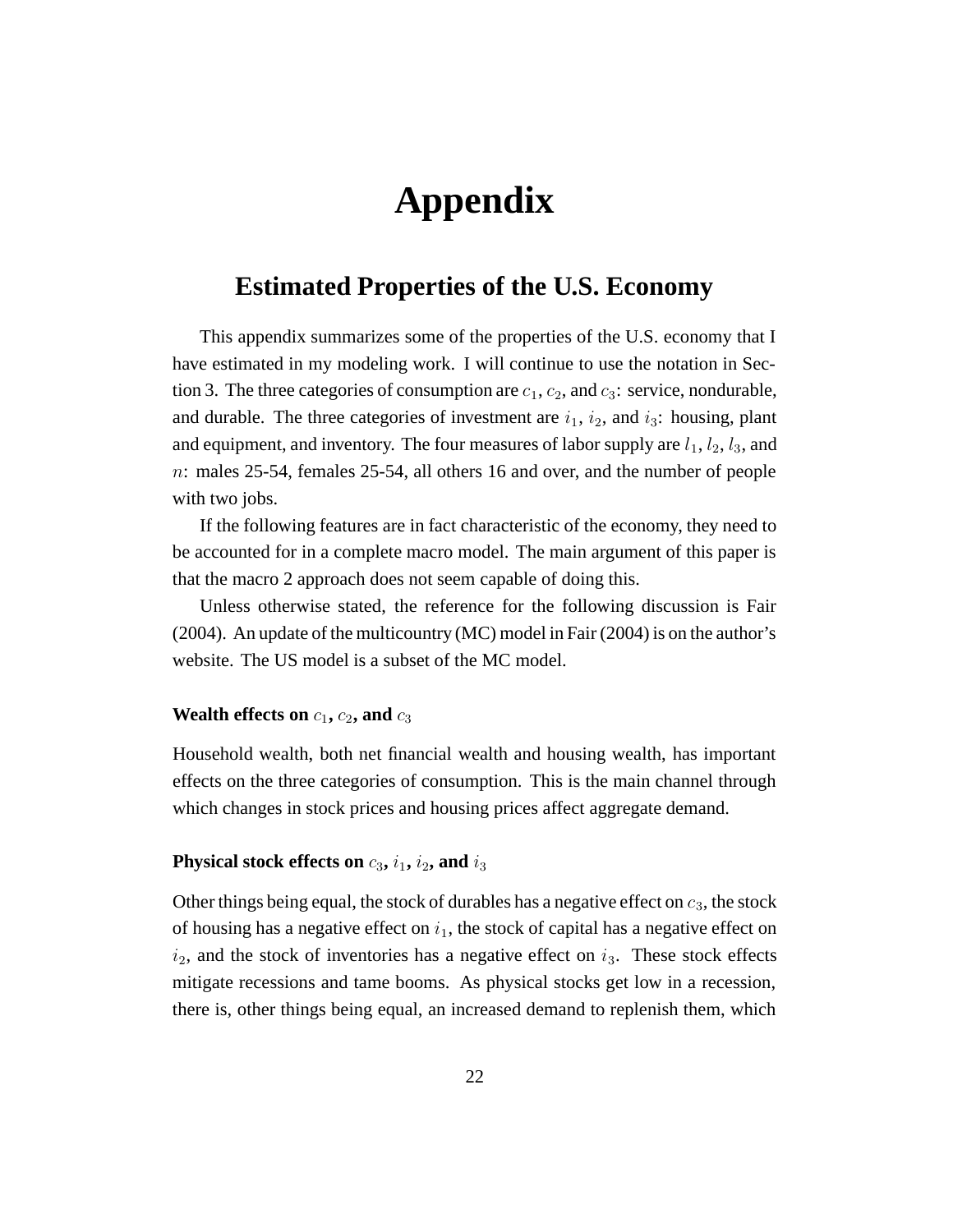helps counteract the recession. The opposite happens in a boom. These stock effects are quantitatively important.

## **Interest rate effects on**  $c_1$ ,  $c_2$ ,  $c_3$ ,  $i_1$ , and  $i_2$

Interest rates have important effects on consumption and investment demand. Part of these effects are intertemporal substitution effects. These interest rate effects are the main way in which monetary policy affects aggregate demand.

## Age distribution effects on  $c_1$ ,  $c_2$ , and  $c_3$

The age distribution of the U.S. population has changed remarkably over time the largest effect being the baby boom after World War II. The age distribution is estimated to have significant effects on the three categories of consumption.

## After-tax real wage effects on  $l_2$ ,  $l_3$ , and  $n$ ; wealth effects on  $l_1$ ,  $l_2$ , and  $l_3$

The after-tax real wage has a positive effect on three of the four categories of labor supply—the substitution effect dominating. Wealth has a negative effect negative income effect. So, for example, an increase in stock prices leads, other things being equal, to a decrease in labor supply. Also, an increase in income tax rates leads to a decrease in labor supply.

#### **Discouraged worker effects on** *l*<sup>3</sup> **and** *n*

Discouraged worker effects are estimated for two of the four categories of labor supply. As the economy contracts, the labor force of all others 16 and over and the number of people holding two jobs fall, other things being equal.

#### **Measured labor productivity is pro-cyclical because of excess labor responses**

Firms are estimated to hold excess labor at times. When output contracts, they do not immediately lay off all the workers they could, given the level of output. (The production function is taken to be fixed proportions in the short run.) Output per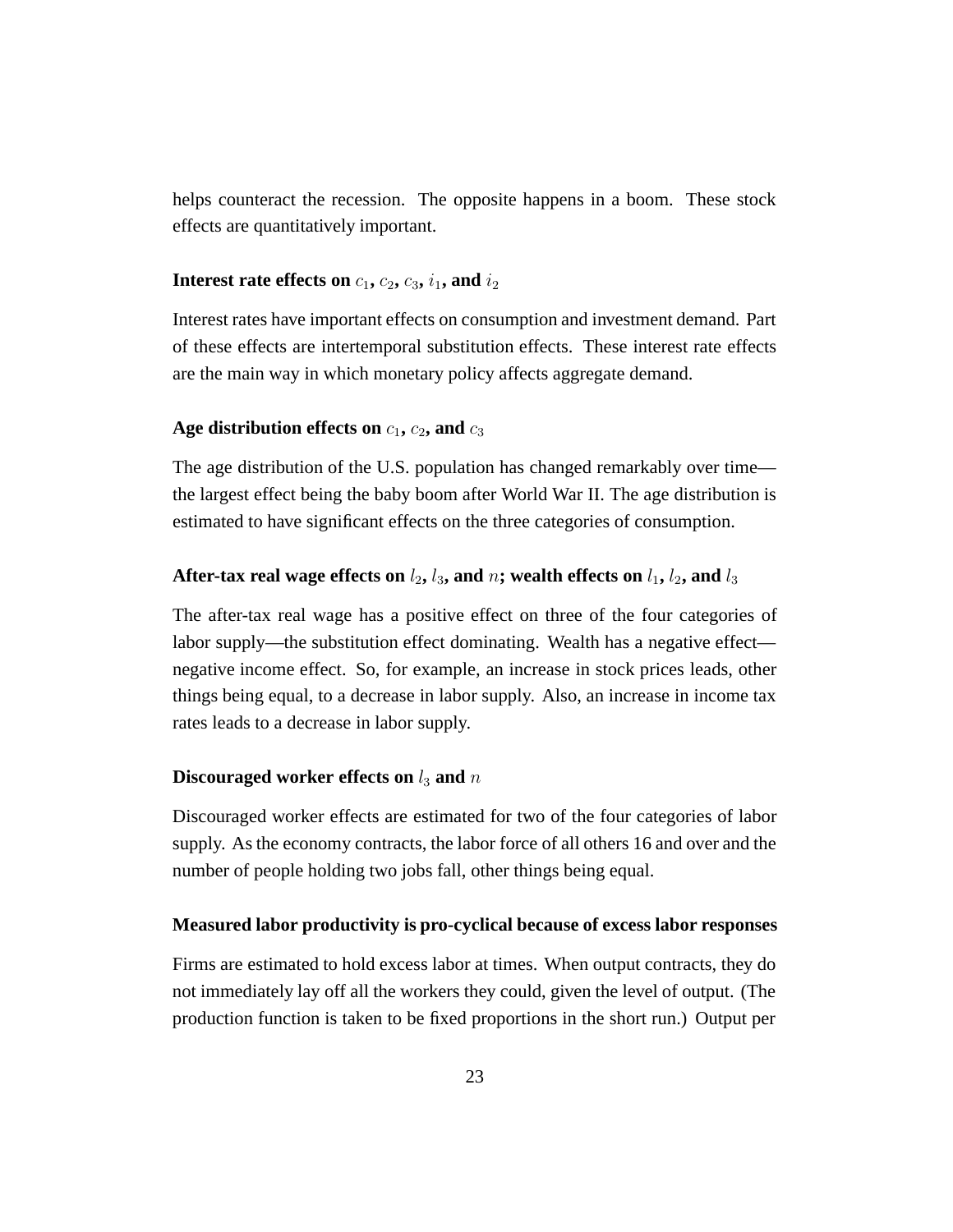worker and output per worker hour are thus pro-cyclical, where the buffer is the amount of excess labor held.

## **No "new age" of labor productivity**

A plot of output per worker hour does not reveal a large increase in productivity in the 1990s. The plot does not show a "new age" of productivity in the last half of the 1990s, which Alan Greenspan argued at the time was taking place.

## **Capacity utilization is pro-cyclical because of excess capital responses**

Firms are estimated to hold excess capital at times. When output contracts, they do not immediately get rid of all the capital they could, given the level of output. Capacity utilization is thus pro-cyclical, like labor productivity.

## **No Okun's Law**

Because labor supply responds to the after-tax real wage rate, wealth, and the state of the economy and because excess labor fluctuates as output fluctuates, there is no stable relationship between output growth and the change in the unemployment rate. This relationship depends on changes in other variables and on the state of the economy.

## **Price equation is nonlinear in levels**

Results in Fair (2008) suggest that aggregate price equations should be specified in terms of levels rather than first differences or second differences. The dynamics behind NAIRU equations are not supported by the data. There is also likely to be a nonlinear relationship between the aggregate price level and the unemployment rate at low levels of the unemployment rate, but this is hard to estimate because of few observations at low unemployment rates.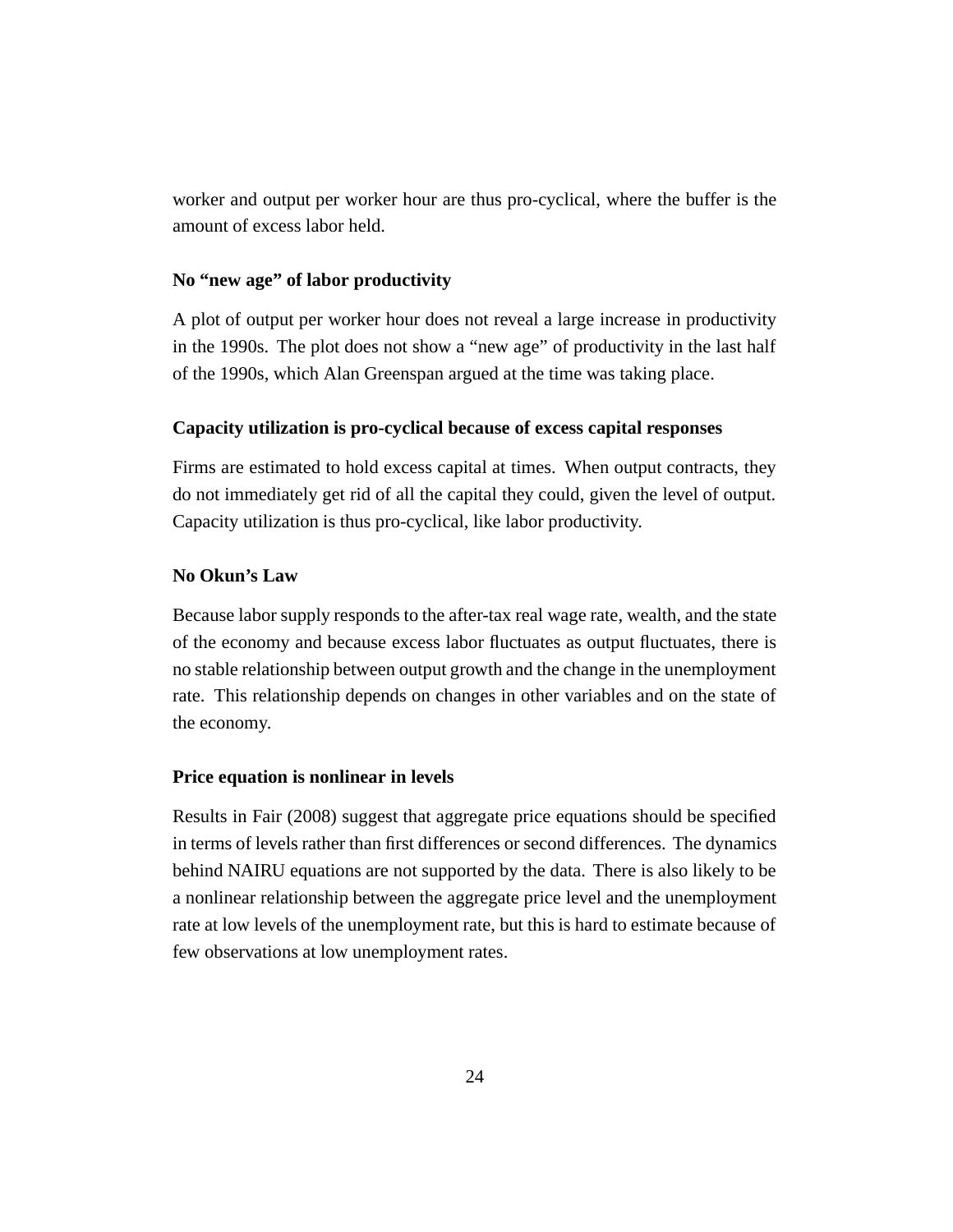#### **Wage equation is important**

Results in Fair (2008) also show that a wage-price specification, where the wage rate appears in the price equation and the price level appears in the wage equation, explains the data better than a reduced form price equation with the wage rate solved out.

## **Estimated Fed interest rate rule is stable over time**

The estimated interest rate rule in the model, which is an updated version of the estimated rule in Fair (1978), has the following stability feature. The hypothesis that the coefficients in the rule are the same for the period 1954:1–1979:3 as they are for the period 1982:4–2009:3 is not rejected. Fed behavior was different during the early Volcker period, 1979:4–1982:3, as announced by the Fed, but not before or after.

## **Relative price effects on imports**

The price of imports relative to the domestic price level has a negative effect on import demand. A depreciation of the dollar thus has a negative effect on imports to the extent that the depreciation raises the price of imports.

# **Long run PPP effects and short run relative interest rate effects on exchange rates**

Exchange rate changes are mostly unpredictable, but some effects of PPP and relative interest rates can be picked up in the estimation of exchange rate equations. This means, for example, that if the U.S. interest rate rises relative to the euro interest rate, the dollar appreciates relative to the euro, other things being equal.

## **Positive price shocks are contractionary**

This feature is discussed at the end of Section 6.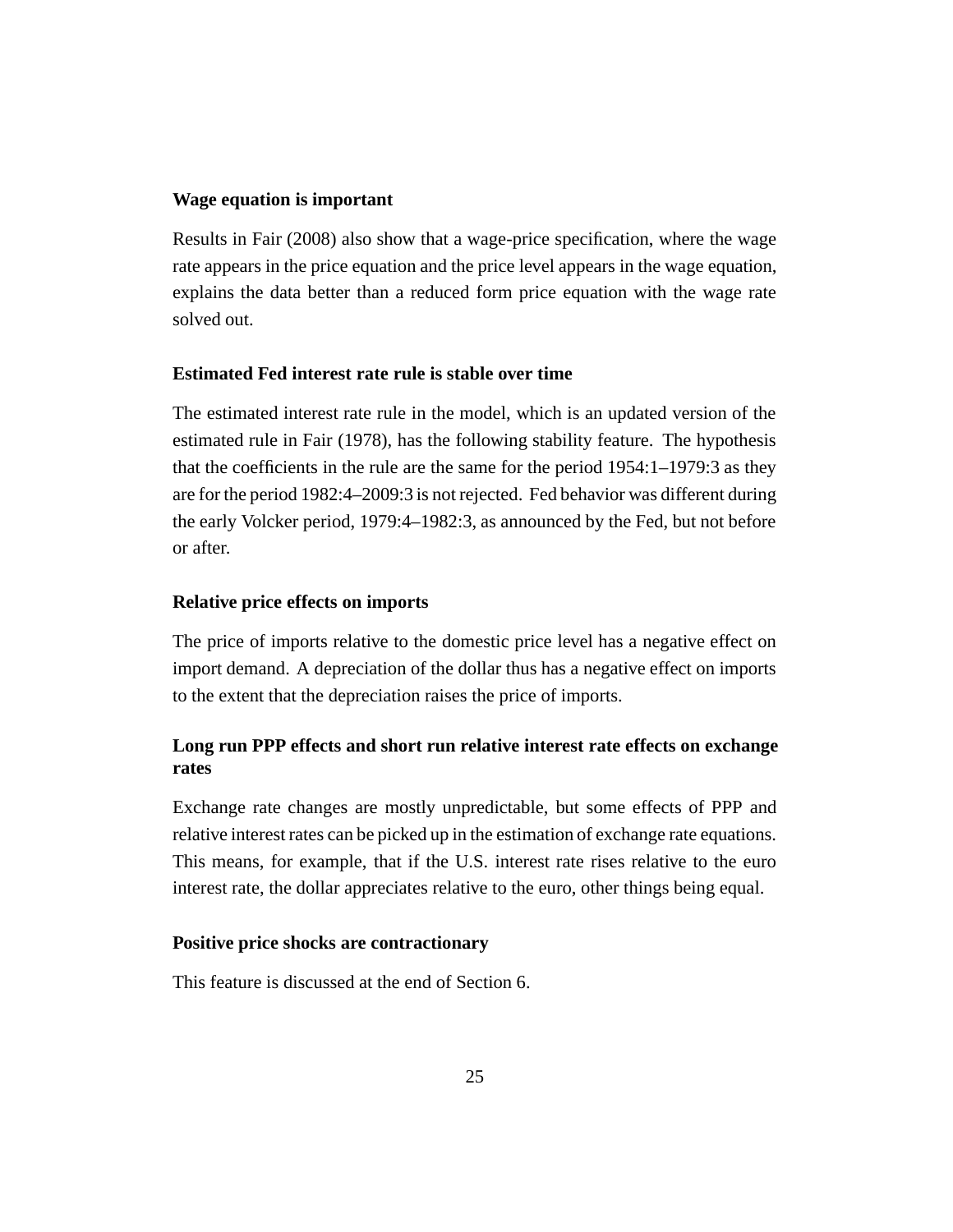## **Monetary policy has limited power**

Results in Fair (2007) examining optimal monetary policies show that monetary policy cannot come close to eliminating business cycles. This is true even when the interest rate is not close to zero.

#### **Inflation targeting is not a good idea**

Results in Fair (2007) also show that the estimated interest rate rule, in which the Fed responds to both inflation and unemployment, is close to being optimal and dominates rules in which only inflation is targeted. Targeting the price level is even worse.

#### **The stock market boom accounts for the large 1995–1999 expansion**

The unusually large economic expansion in 1995–1999 can be accounted for by the stock market boom that began in 1995. Had it not been for this boom, it would have been business as usual.

## **The stock market decline accounts for much of the sluggish 2000:4–2004:3 economy**

Results in Fair (2005) show that much of the sluggish economy that began in the last half of 2000 and continued through 2004 in spite of expansionary monetary and fiscal policies can be explained by the stock market decline. The other main culprit was a decline in exports.

#### **More generally, asset-price changes are important**

Major asset prices in the US model are stock prices, housing prices, oil prices, and exchange rates. Results in Fair (2009) show that changes in these prices are important in explaining five of the eight recessions since 1954. Since these changes are essentially unforecastable, the five recessions are essentially unforecastable.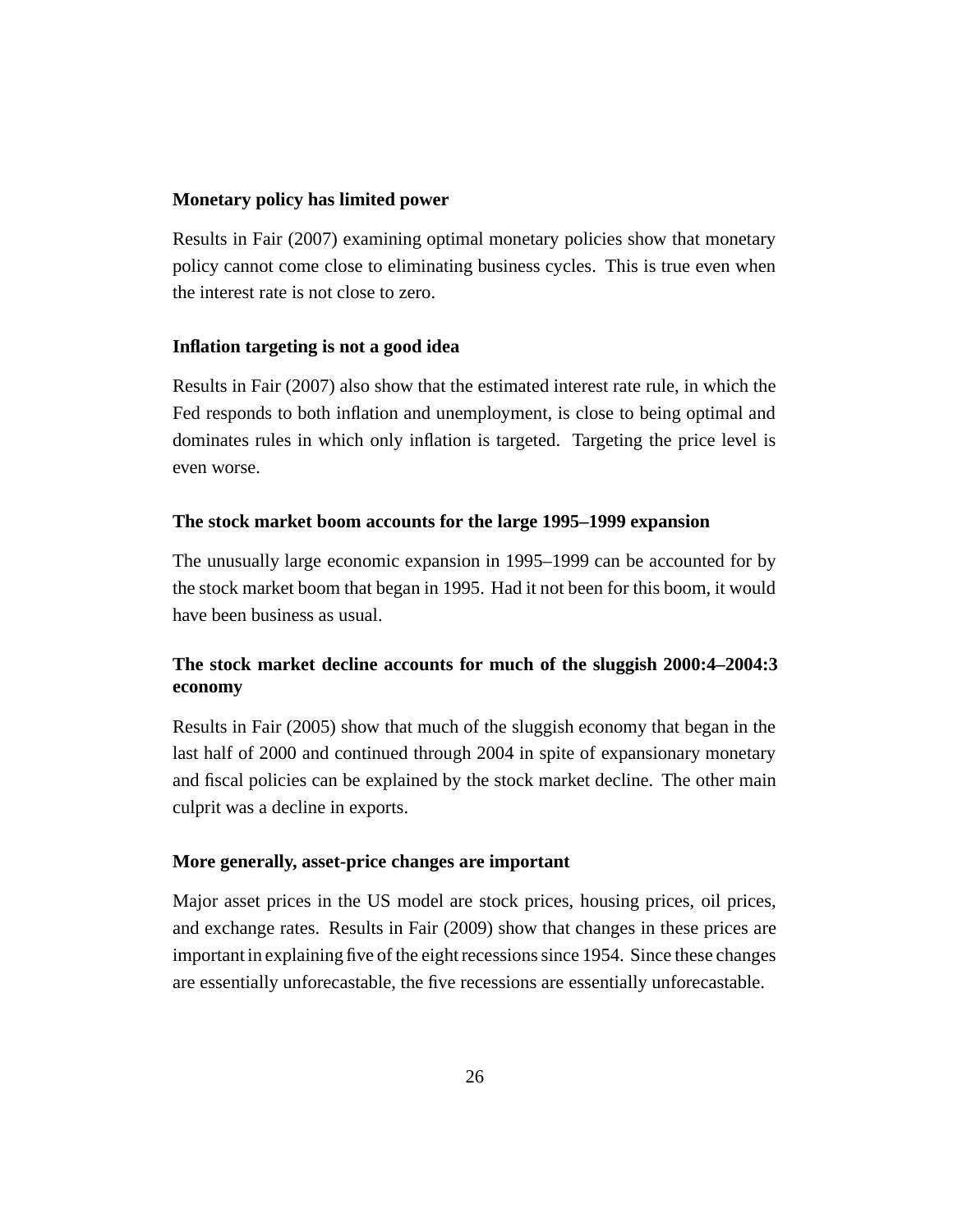#### **Some estimated responses**

The following results give a general idea of some quantitative responses in the MC model. The latest update of the model, dated October 31, 2009, is used for the results. Because the model is nonlinear and because the results depend on initial conditions like stock values, the responses differ somewhat depending on the simulation period. For present purposes the 24-quarter period, 2000:1–2005:4, was used. Results for 4, 8, and 24 quarters ahead are given.

An increase in real federal purchases of goods of 1.0 percent of real GDP leads to an increase in real GDP of 2.1, 1.9, and 1.0 percent. The GDP deflator is larger by 0.5, 1.0, and 1.0 percent. The three month Treasury bill rate (*RS*) is larger by 0.8, 0.9, and 0.4 percentage points, which is the estimated interest rate rule in action. The unemployment rate is lower by 1.0, 1.0, and 0.3 percentage points. An increase in real federal personal transfer payments of 1.0 percent of real GDP leads to an increase in real GDP of 1.0, 1.2, and 0.4 percent, about half that for an increase in purchases of goods. Results are similar for a personal income tax rate decrease of an amount equivalent to the real transfer payment increase.

If the interest rate rule is dropped and *RS* is increased by 1.0 percentage points, real GDP is lower by 0.4, 0.8, and 0.1 percent. If the capital gains (*CG*) equation is dropped and *CG* is increased by 10 percent of nominal GDP in 2000:1 (\$971 billion), nominal GDP is larger by 0.26, 0.51, and 0.28 percent. Real GDP is larger by 0.21, 0.34, and -0.04 percent.

If the interest rate rule is dropped and *RS* is taken to be unchanged from its baseline values and if the U.S. price equation is shocked by 5.0 percent in 2000:1, real GDP is lower by .17, .39, and .82 percent. This is the property mentioned in the text that a positive price shock with the nominal interest rate held constant is contractionary.

If the estimated exchange rate equations are dropped and the dollar is depreciated by 10 percent relative to the euro and the currencies of Canada, Japan, Switzerland, the United Kingdom, Australia, Korea, Denmark, Norway, Sweden, New Zealand, and the Philippines, real GDP is lower by .38, .40, and .12 percent. The GDP deflator is larger by 1.08, 1.68, and 2.40 percent. A depreciation of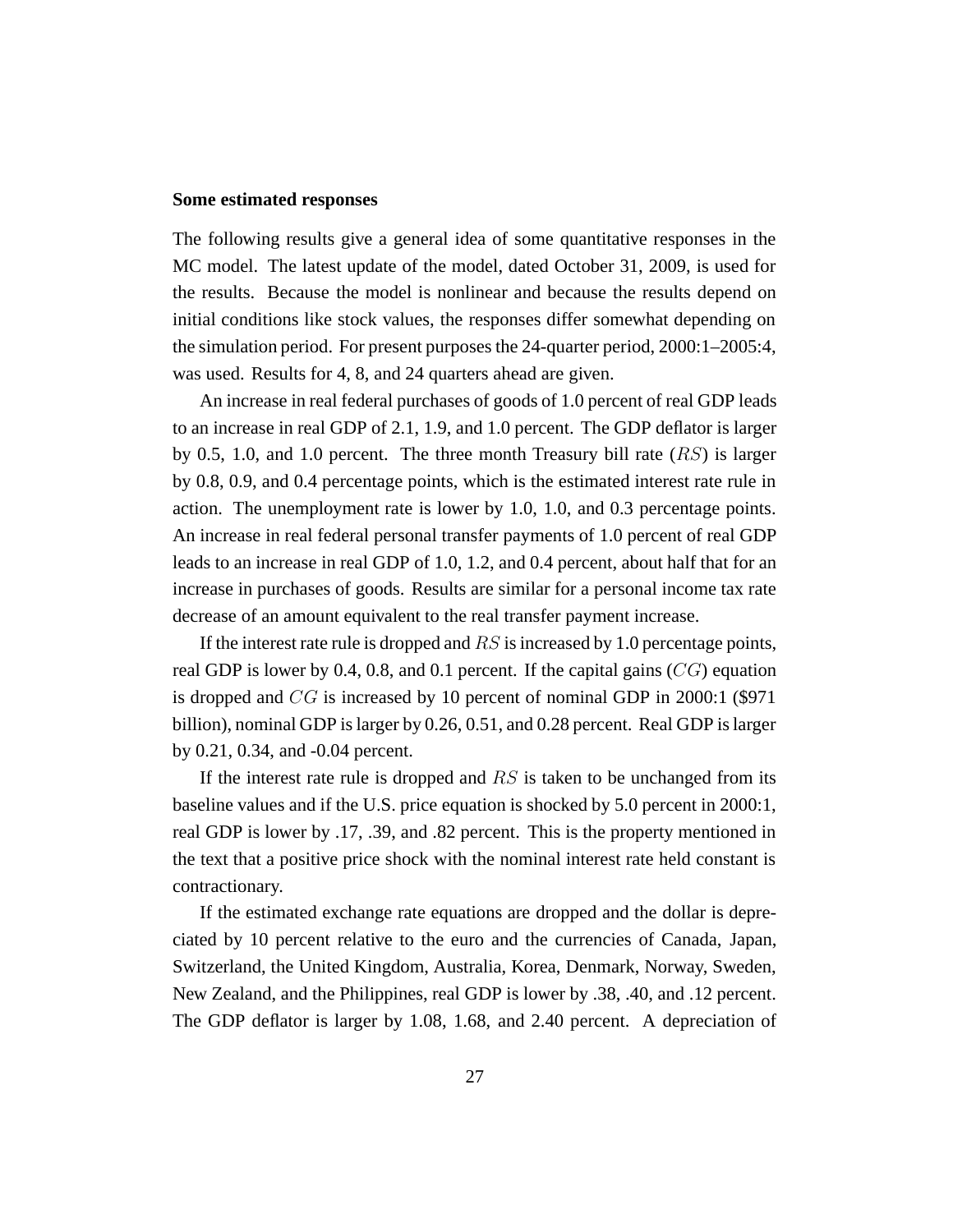the dollar is thus inflationary and contractionary. It is contractionary because the negative effects from increasing prices more than offsets the positive effects from a decrease in imports and an increase in exports.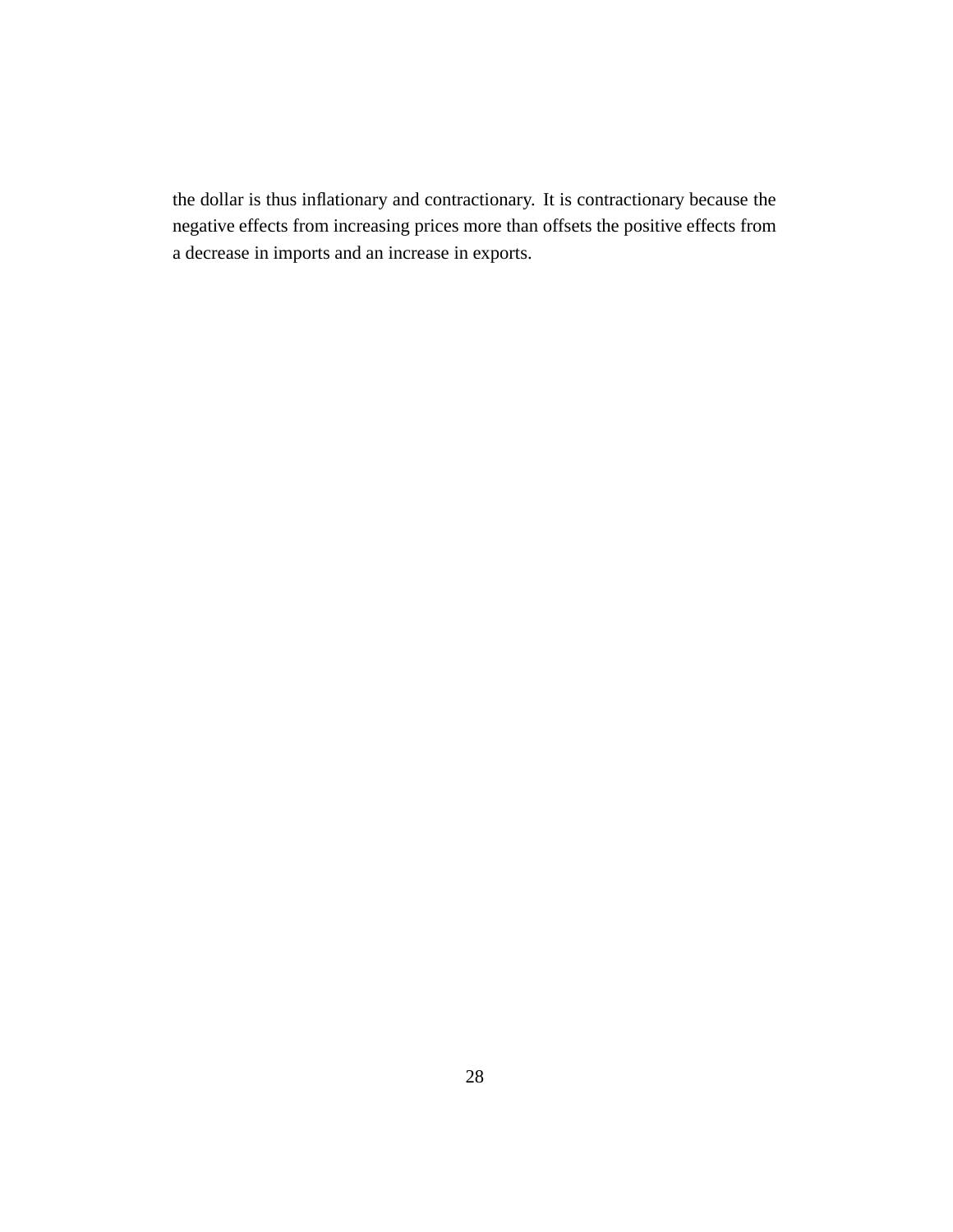# **References**

- [1] Adolfson, Malin, Stefan Laséen, Jesper Lindé, and Mattias Villani, 2007, "Bayesian Estimation of an Open Economy DSGE Model with Incomplete Pass-Through," *Journal of International Economics*, 72, 481–511.
- [2] Barro, Robert J., and Hershel I. Grossman, 1971, "A General Disequilibrium Model of Income and Employment," *American Economic Review*, 61, 82– 93.
- [3] Blanchard, Olivier J., 2009, "The State of Macro," *Annual Review of Economics*, 1, 1–20.
- [4] Chari, V. V., Partick J. Kehoe, and Ellen R. MCGrattan, 2009, "New Keynesian Models: Not Yet Useful for Policy Analysis," *American Economic Journal Macroeconomics*, 1, 242–266.
- [5] Christian, James W., 1968, "A Further Analysis of the Objectives of American Monetary Policy," *Journal of Finance*, 23, 465–477.
- [6] Del Negro, Marco, Frank Schorfheide, Frank Smets, and Raf Wouters, 2006, "On the Fit of New-Keynesian Models," March.
- [7] Dewald, William G., and Harry G. Johnson, 1963, "An Objective Analysis of the Objectives of American Monetary Policy, 1952–61," in *Banking and Monetary Studies*, edited by Deane Carson, 171–189. Homewood, Illinois: Richard D. Irvin.
- [8] Edge, Rochelle M., Michael T. Kiley, and Jean-Philippe Laforte, 2008, *Journal of Economic Dynamics & Control*, 32, 2512–2535.
- [9] Fair, Ray C., 1974, *A Model of Macroeconomic Activity. Volume 1: The Theoretical Model*. Cambridge, Mass.: Ballinger Publishing Company.
- [10] Fair, Ray C., 1978, "The Sensitivity of Fiscal Policy Effects to Assumptions about the Behavior of the Federal Reserve," *Econometrica*, 46, 1165–1179.
- [11] Fair, Ray C., 2004, *Estimating How the Macroeconomy Works*. Cambridge, MA: Harvard University Press.
- [12] Fair, Ray C., 2005, "Policy Effects in the Post Boom U.S. Economy,"*Topics in Macroeconomics*, Vol 5, Iss. 1, Article 19.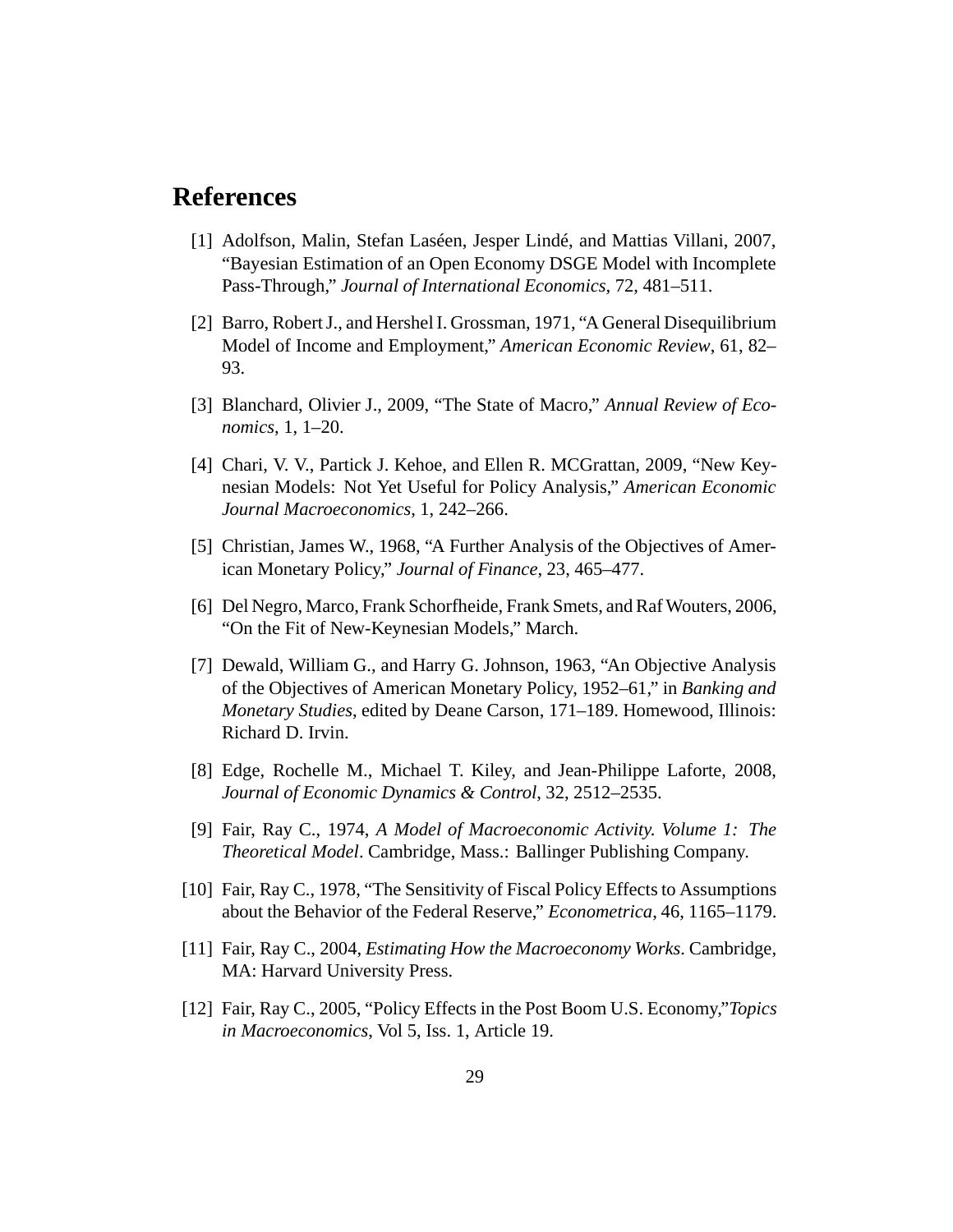- [13] Fair, Ray C., 2007, "Evaluating Inflation Targeting Using a Macroeconometric Model," *e*conomics—the Open-Access, Open-Assessment E-Journal, 2007-8.
- [14] Fair, Ray C., 2008, "Testing Price Equations," *European Economic Review*, 1424–1437.
- [15] Fair, Ray C., 2009, "Analyzing Macroeconomic Forecastability," September.
- [16] Fernández-Villaverde, Jesús, 2008, "Horizons of Understanding: A Review of Ray Fair's *Estimating How the Macroeconomy Works*," *Journal of Economic Literature*, 46, 685–703.
- [17] Galí, Jordi, and Mark Gertler, 2007, "Macroeconomic Modeling for Monetary Policy Evaluation," *Journal of Economic Perspectives*, 21, 25–45.
- [18] Griliches, Zvi, 1967, "Distributed Lags: A Survey," *Econometrica*, 35, 16– 49.
- [19] Khoury, Salwa S., 1990, "The Federal Reserve Reaction Function: A Specification Search," in *The Political Economy of American Monetary Policy*, Thomas Mayer, ed., Cambridge: Cambridge University Press, 27–49.
- [20] Klein, L. R., 1950, *Economic Fluctuations in the United States, 1921–1941*, Cowles Commission Monograph No. 10. New York: John Wiley and Sons.
- [21] Lucas, Robert E., Jr., 1976, "Econometric Policy Evaluation: A Critique," in *The Phillips Curve and Labor Markets*, edited by K. Brunner and A. H. Meltzer. Amsterdam: North Holland.
- [22] Mankiw, N. Gregory, 2006, "The Macroeconomist as Scientist and Engineer," *Journal of Economic Perspectives*, 20, 29–46.
- [23] McNees, Stephen K., 1986, "Modeling the Fed: A Forward-Looking Monetary Policy Reaction Function," *New England Economic Review*, November/December, 3–8.
- [24] McNees, Stephen K., 1992, "A Forward-Looking Monetary Policy Reaction Function: Continuity and Change," *New England Economic Review*, November/December, 3–13.